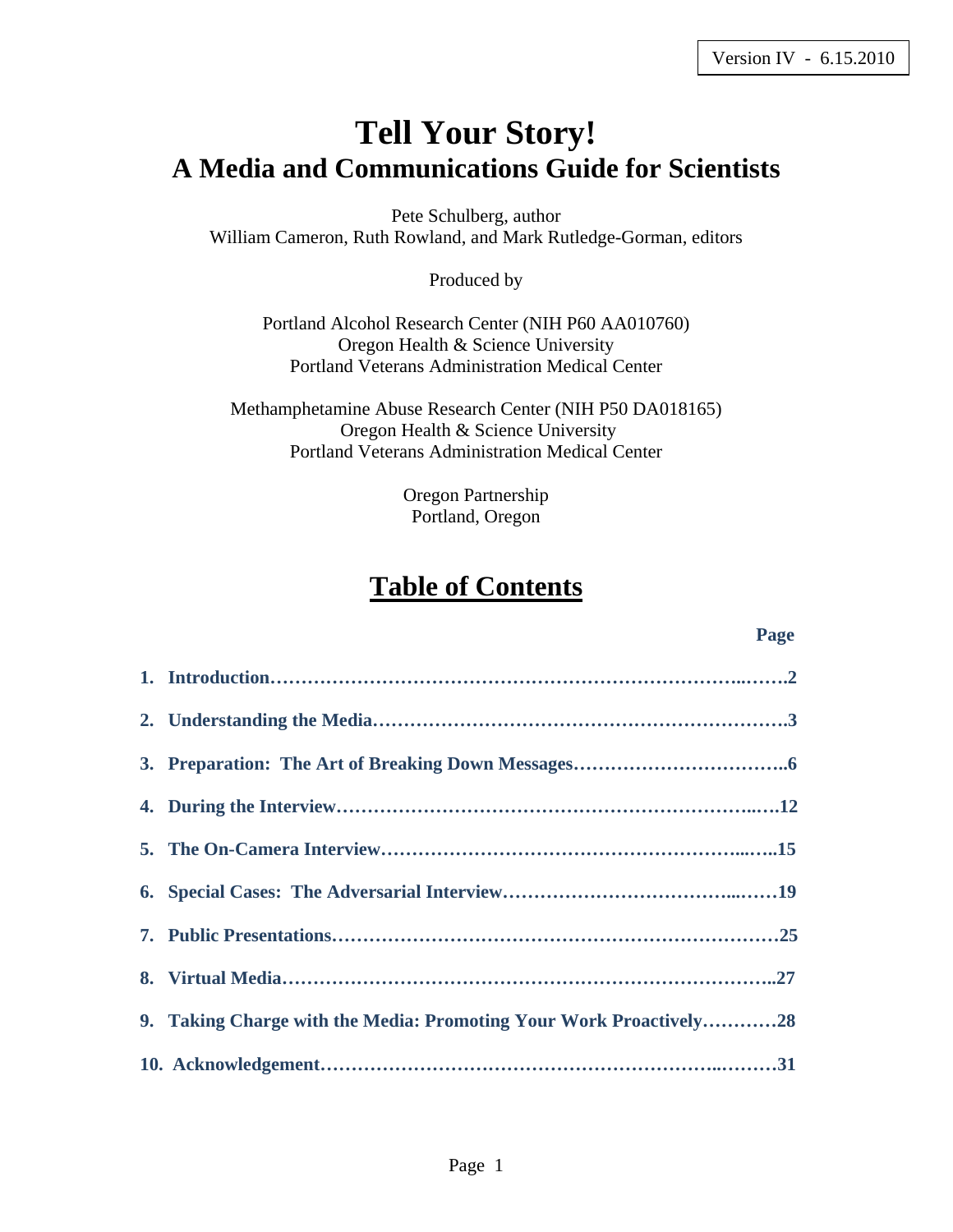# **Tell Your Story! A Media and Communications Guide for Scientists**

# **1 INTRODUCTION**

First the good news: Learning the strategies and practical tools to communicate messages effectively in a media environment or public presentation is painless. They will yield benefits to you personally and to your colleagues.

And there's more good news: It's not that difficult, and you'll be surprised to find it can be satisfying and fun.

Now the bad news: In the heat of the moment – maybe during a media interview – it's easy to forget some of the important things that will help you deliver a stellar performance. That's why we hope this manual is easy for you to read and short enough to be a quick review.

My professional experience includes more than 30 years inside the broadcast and print news media as well as working with the media as the Communications Director for Oregon Partnership. Over the years, OP has benefitted greatly – in terms of community support, funding, and outreach – as a result of its positive media image.

We have condensed what I feel are the most important aspects of being a great interview subject and a memorable speaker.

Your work at OHSU is not only important; it is newsworthy. You might know that, and you might not. But increasingly, the media – in their traditional forms and new forms – come calling to get your story. And you need to be ready for them.

Pete Schulberg, Communications Director Oregon Partnership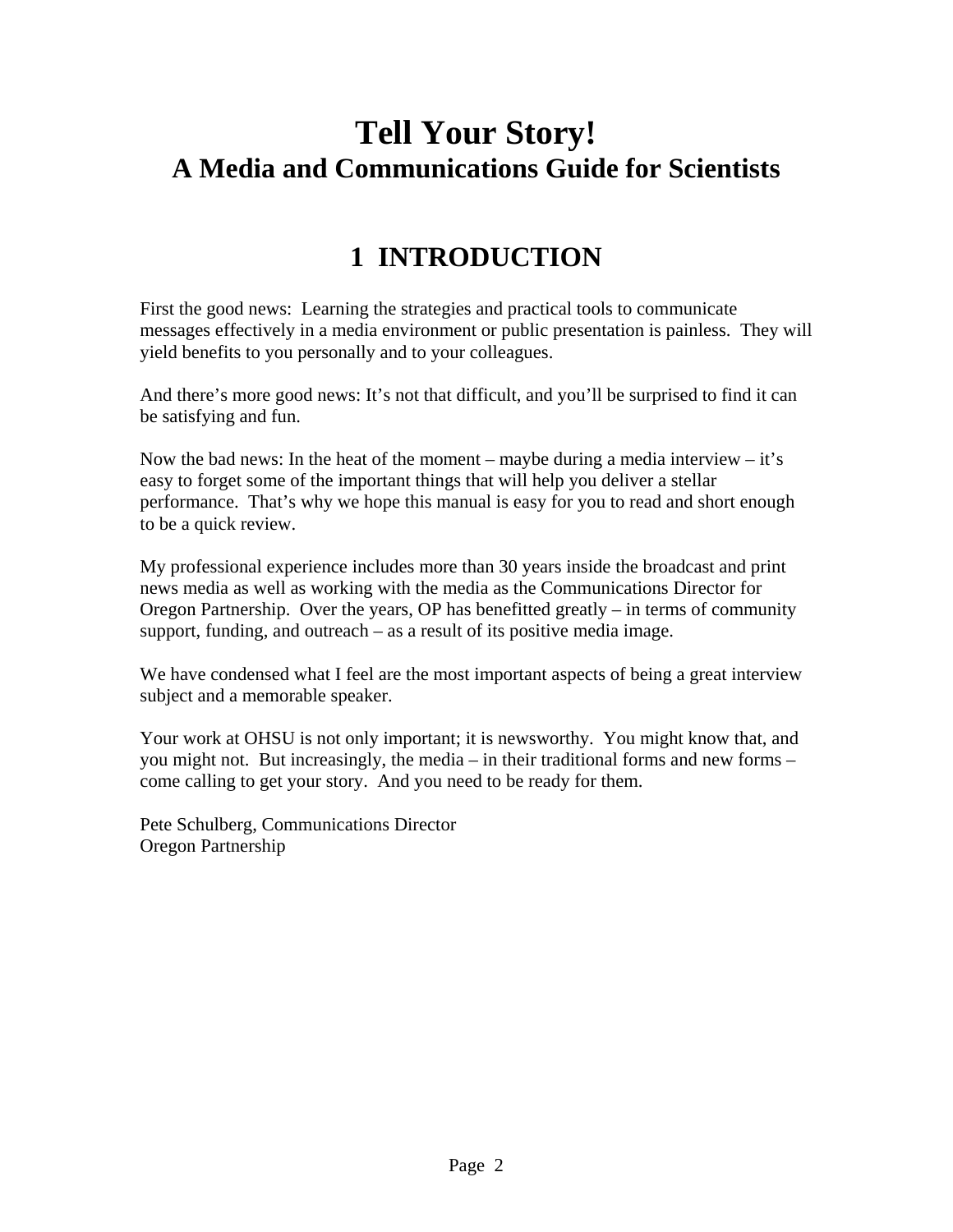# **2 UNDERSTANDING THE MEDIA: WHAT THEY WANT FROM YOU**

### **\*Tell your story \*Be personable \*Think new and compelling information**

The media are varied in content and style, especially now that the on-line universe is increasing its share of the media pie. But there is something that all media – old and new – have in common: THEY WANT INTERESTING CONTENT! Each media outlet has a certain number of airtime minutes or square inches on the page to fill each day; the more interesting the content, the more viewers and readers they'll attract and the more appealing they'll look to advertisers.

So, the media want compelling information, real people, and good story telling. You can help them by focusing on what you communicate to them and how you go about doing it. In exchange, IT'S AN OPPORTUNITY TO TELL YOUR STORY.

And remember, being an expert in any field is something the media wants and needs. You're that expert. So take advantage of the opportunity. Be selfish! They're your messages and you have a stake in getting them communicated.

Pretty obvious, right? But somehow, all too often it is ignored or forgotten.

Like scientists, media have a culture all their own. Dealing with them can be easier if you know where they're coming from and what they're wanting from you.

### **Your ally on the inside: the institutional press office**

Most scientists don't have to go it alone when interacting with the media. If your research takes place in an institutional setting such as a university or foundation, you'll have a press office with seasoned media pros ready to help you navigate your way through interviews, campus visits, and other media interactions. In fact, your institution may *require* you to notify the media office before talking to the press. Be aware of the rules at your institution.

The media office's job is to make sure that press on the institution is accurate, consistent, and (as much as possible) positive in nature, and one way it does this is to prepare you to present your work effectively. So, you can call on them whenever you have questions on what to do with a media request.

#### **Kinds of stories**

When a reporter picks up the phone to call you for an interview, they're doing so to initiate a story or to make an existing story better or more complete.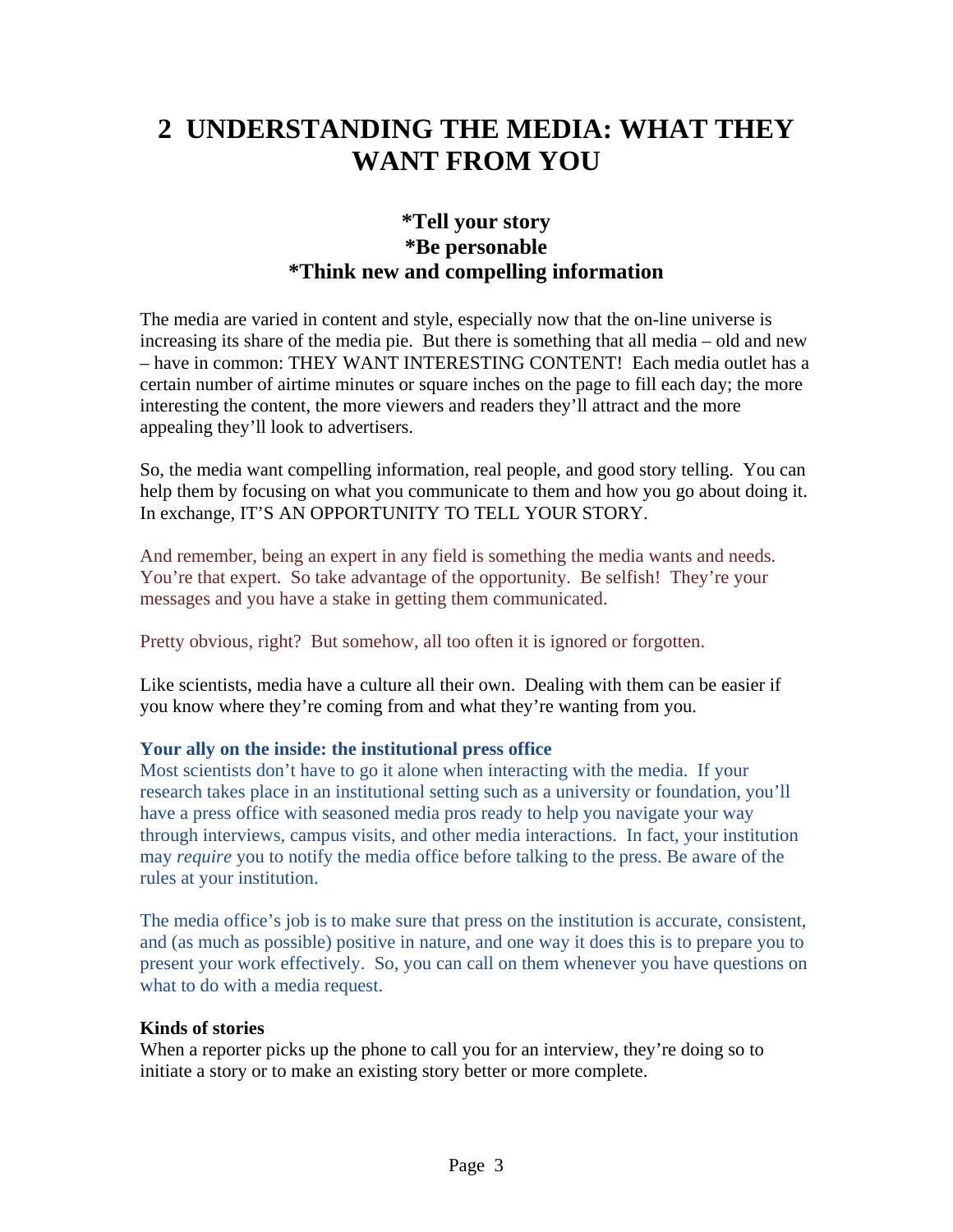Often, the story may relate to a larger or previously publicized story. For example, the outlet might be running a national story on methamphetamine addiction, and the reporter wants to include a sidebar or related story on your local research project.

Other times, you and your work may be the focal point of the story. This happens if you have just released important new data or a big paper with obvious implications for human health. Perhaps your findings change clinical practice, bolster our understanding of a disease, or suggest new treatment options.

The story may have come to the reporter in the form of a press release issued by your institution (see chapter 9), a tip from a source, something the reporter came up with on his or her own, another news story that has already been published or aired, or an assignment from an editor.

#### **Deadlines**

If you think NIH deadlines are relentless, you ain't seen nothing yet. Today, most print and broadcast media operate on a round-the-clock deadline cycle that varies from minutes to hours to (at most) days in length.

More often than not, the reporter who calls you is under a tight deadline. So it's important that once you get that first message on voicemail, you call back ASAP. Waiting an hour or even less may be too late. The reporter may be calling someone else, and you'll miss a promising opportunity.

#### **Interviewing the interviewer**

How do you know what will help the reporter complete or enhance the story? You can ask. When you finally are on the phone with the reporter, find out as much as you can about the context of the story. You could ask such questions as "What is the thrust of your story?" and even "So, what kind of information are you looking for from me?"

A print reporter may find it sufficient to interview you over the phone. But even they may want to meet you in person or visit your lab and work space. If that's the case, make sure you've blocked out enough time. You never want to be in the situation where you would have to cut off the interview.

#### **What (qualitatively) is the reporter looking for?**

As a scientist, always remember that you have a lot to offer reporters who don't have near the knowledge that you do about your field of expertise. That's why they are calling you!

HOWEVER: Your goal is NOT merely to relay information!

Information is not effective communication. Knowledge is not effective communication. Rather, your goal in any interview situation is to make a compelling impact on the interviewer and the interviewer's readers or audience. That impact should leave a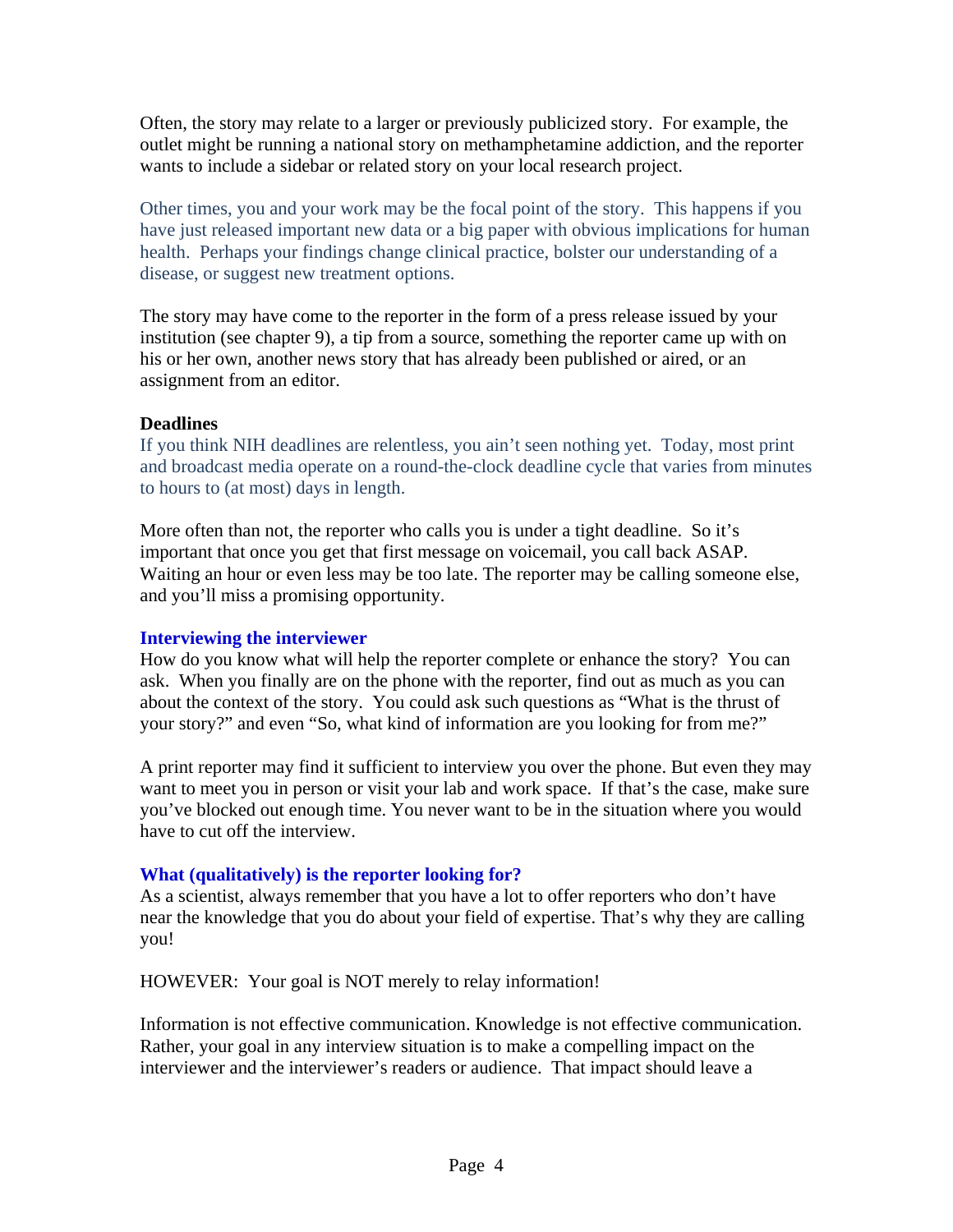positive impression about the importance of your work and of what you are trying to achieve.

It is essential to remember that it's not what you say that counts or even how much you know about the subject at hand, but it's how you express yourself, and whether your audience understands and feels compelled by what you are saying.

What the reporter is looking for is not just an expert, but an expert who can convey complex information in an understandable, pithy, and concise way that makes the audience realize the importance of what is being said.

The media and their audiences love "REAL PEOPLE." These are people who don't play the , reserved, professorial role, but are personable, humorous (when appropriate), and address the audience at a person-to-person level with a compelling message.

So how do you get from a complex research story to a message the public will understand? That's the topic of our next section.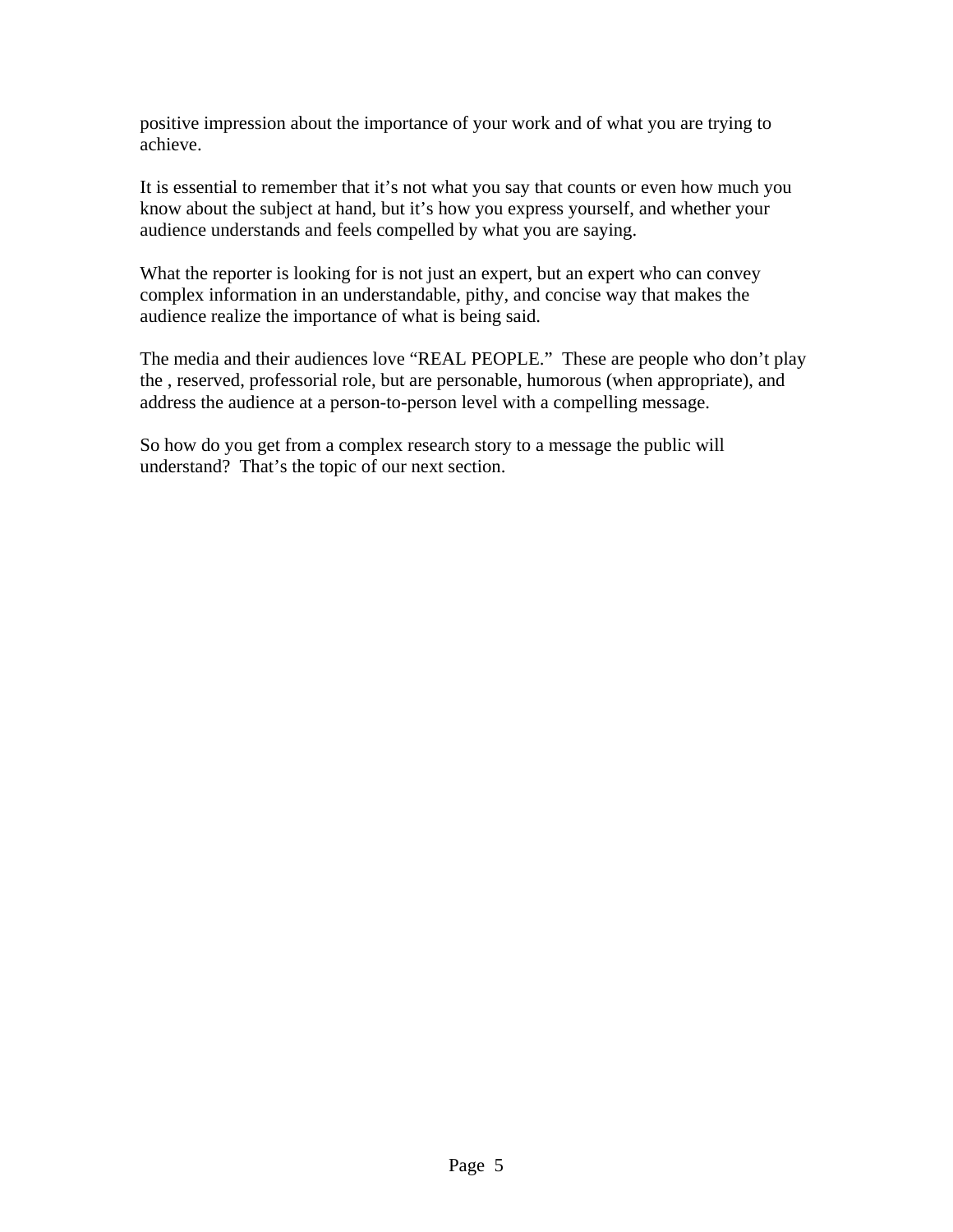## **3 THE ART OF BREAKING DOWN MESSAGES**

## **\*Decide ahead of time what your messages are \*Emphasize them \*Repeat them \*Own the Interview**

#### **Making the media work for you**

What is your immediate reaction when you get a request for a media interview? If you're like most people – professionals or otherwise -- there is an immediate sense of dread or anxiety.

What do they want from me? What's their angle? Will I make a fool out of myself? Will they sensationalize and misquote me?

These are common reactions. And notice they are all defensive responses. The fact of the matter is that most of the time, it's to your advantage that they've contacted you.

It's your chance to tell your story, promote your work, and the let the world know what you're up to. In the current media universe, what you say – whether it is print, radio, or TV – will likely be picked up on line. And as we all know, the potential audience for any news organization website is huge.

#### **Defense vs. preparation**

Much of the anxiety that comes when you get the interview request comes from the great unknown: wondering what you'll be asked and how you should handle the questions.

What's wrong with this picture? You're on the defensive here, waiting passively to see what gets thrown at you, giving the media control over your destiny (or at least the interview). But it doesn't have to be this way. You can take charge!

In any interview situation with the media or even a public talk, you should always understand that you've been given a special opportunity to relay your message(s).

**Your job is not to merely answer the questions posed to you, but to stress the messages that you feel are important.** In other words, don't be on the defensive in allowing the interviewer to take charge of the interview. **Go on the OFFENSIVE with your messages.** 

#### **Own the interview!**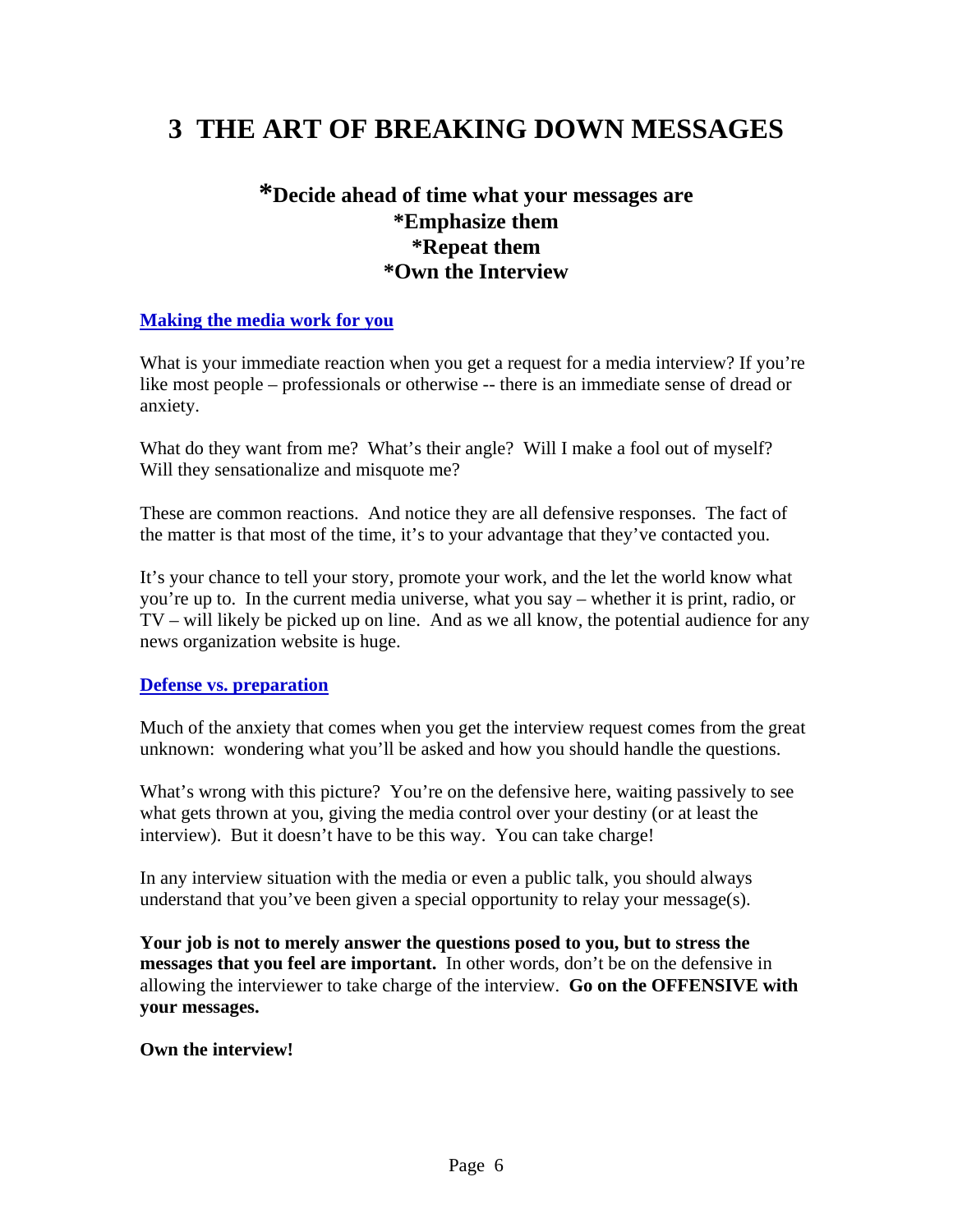Every politician worth his or her salt knows this. To them, it really doesn't matter what questions are asked of them (unless of course, there's a scandal at hand). They're going to say what they WANT to say, whether it's an answer to a question or not.

So the first step to a successful interview is to know what your messages are, so you can articulate them readily, clearly, and in a relaxed and compelling manner.

How do you determine your messages for a given interview?

Whatever the subject of the interview – whether it's your own work, or comments on some national news item – you have one or more central points to get across to the audience. Deciding ahead of time what they are will put you back in the driver's seat and help you know how to handle any question that comes at you.

What are your messages? Start by thinking about the audience you're addressing.

### **Analyzing your audience**

Successful communication involves two parties: the sender and the receiver. An effective message achieves a meeting of the minds between these two parties. For this to happen, the sender has to put the message in a language the receiver understands.

This leads to one commandment, common to all effective communication: KNOW THY AUDIENCE.

In the lab, we're surrounded by others who speak scientific jargon. Most of us can get through the workday without talking with anyone who isn't at least *close* to having a Ph.D. Guess what? The media (and their audiences) usually aren't scientists.

This means that when you get ready for an interview, you can't talk about your work in the same way you'd talk to a colleague, or even a first-year graduate student. Instead, imagine talking with your grandmother (assuming your grandmother isn't a neuroscientist)! If your grandmother wouldn't know a term or concept, chances are your media audience won't either.

All good writers and speakers think about their audiences. Before the interview, it is crucial that you find out who will be reading, hearing or seeing the story:

- Is your interview going to be included in a daily general-circulation newspaper? A local or national TV program? A website?
- What is the age and educational level of your audience?
- What is the audience's relationship with your research and science in general? Does your research affect them, their families, their medical treatment?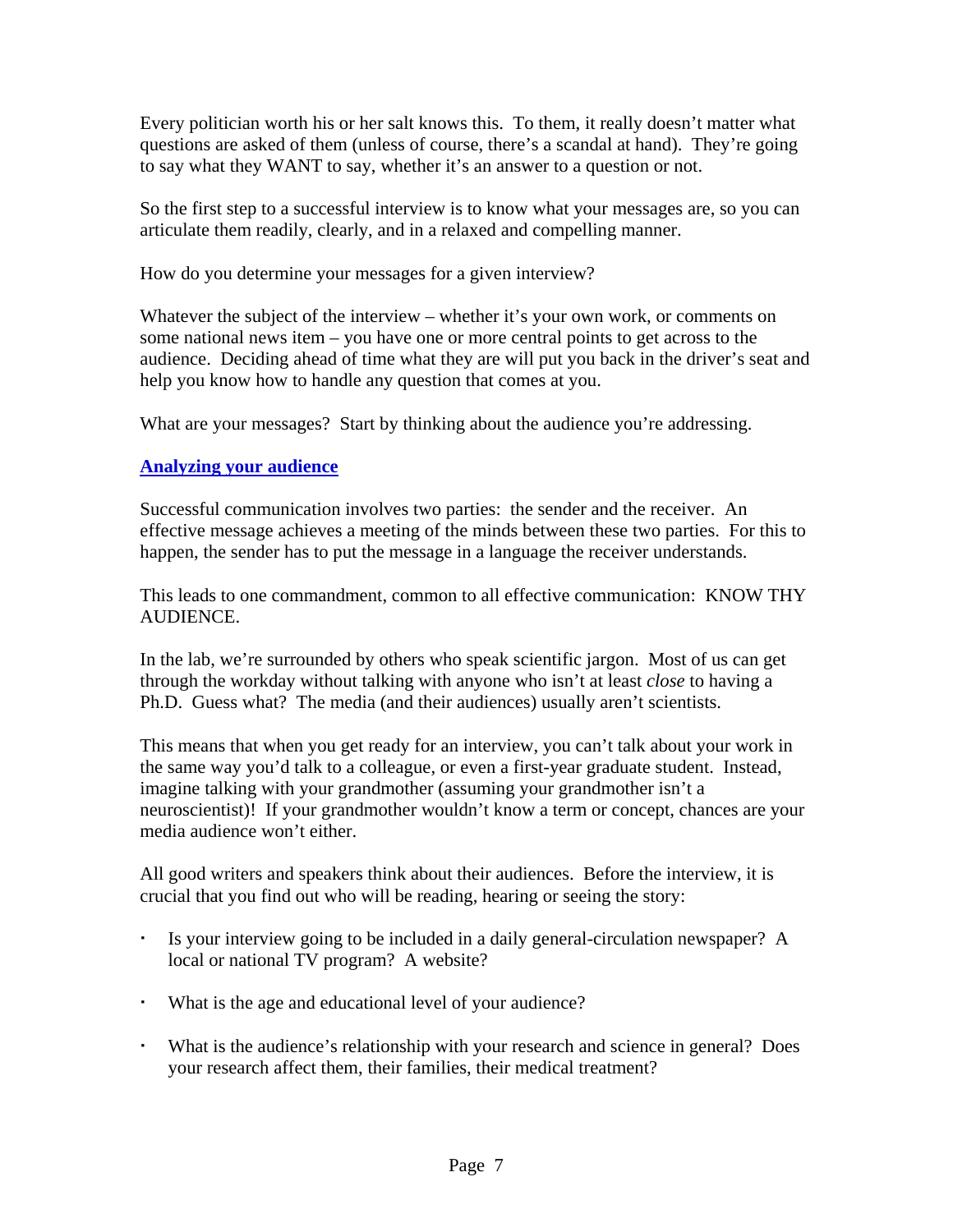What kinds of messages are likely to resonate with your audience? Are they most interested in health care, economics, public safety, etc.?

These are questions you should try to answer beforehand so you can formulate your answers accordingly.

#### **What do you want them to know?**

If you're talking to the mass media, chances are you'll be addressing a general public audience as opposed to your scientific peers.

So, though your research might be highly specific and structured, in a media interview you'll want to look for the aspects of your work that relate to the general public. How do the issues you're discussing in the interview affects people, help people understand more abou themselves and those around them, better peoples' lives, etc. What are the basic, bottom-line messages you want the public to hear about your work?

All too often, interviewees tend to forget about "the big picture." What is the larger purpose of your research? It's important to explain what it involves and what you're trying to learn. But why are THOSE aspects important? That's what should drive your answers! Think short sentences, condensing ideas, and making it compelling

Here are some examples of basic messages:

- We are discovering that some people are genetically more vulnerable to drug abuse than others.
- Knowing more about the genes involved in drug addiction will help us treat addicts more effectively.
- We're learning more about how this drug affects the brain, and this will help us design medications to reverse its damage.
- If we can treat recovering addicts more effectively, they'll go back to being functioning members of their communities faster.

**Soundbites are your friends.** Many of us look askance on soundbites, since they are sometimes used to reduce complex thoughts to overly simplistic snippets. A wellthought-out soundbite, however, can instantly help the audience understand what you're saying. And, a short, to-the-point sentence is more likely to get used.

One of the most common complaints we hear from those who have been interviewed for a newspaper article of a TV news story is "Why did they use THAT (quote)?" My response is it may have been the most succinct, pithy quote you gave. The media likes succinct and pithy, not to mention concise. Remember: If you think through and plan your messages carefully beforehand, everything you say will be something you'll want quoted.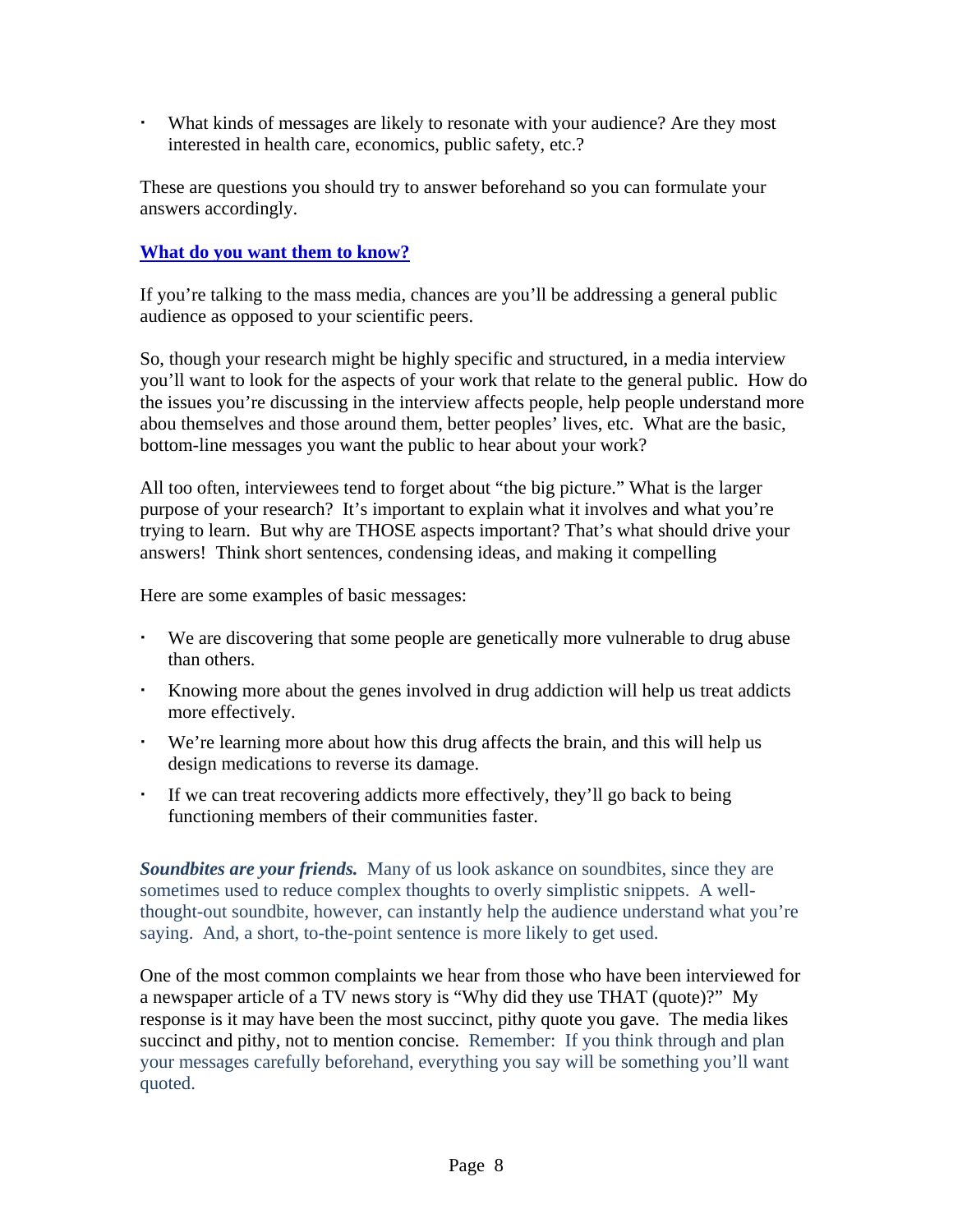#### **Practice makes perfect… or at least more relaxed**

Once you've developed your messages, spend some time thinking about them before the interview. A longtime sports broadcaster once said that 90% of his success could be attributed to preparation. And that's true any time you're giving a lecture or being interviewed by the media. The good news is it needn't be hours of prep – most likely mere minutes.

If it's going to be a phone interview, you can jot your messages down beforehand and have them handy to refer to as the interview proceeds. Go over in your mind (or better yet out loud) what you're going to say and how you're going to say it.

Preparation? More like rehearsing. It's all about focusing on what you're going to say. Focusing on your messaging is important before and during the interview. But if you don't do it beforehand, there's a really good chance you won't express yourself as well when you're answering questions.

#### **Questions you can always expect**

No matter what your research consists of, or why exactly a reporter is contacting you, there are some very general questions you are likely to get. Sometimes they are so general that you really don't have good, crisp answers ready to go. Practice some of these basics ahead of time, thinking of big-picture answers, and you can relax and feel prepared. If reporters want more specifics, they'll ask for them!

- What is the purpose of your research?
- In terms of human health and public welfare, why is your research important?
- What is it exactly you hope to find? What have you discovered so far?
- How will your research play a part in the prevention and treatment of x disease?
- Are we making progress in solving this problem?

You should be ready to go with rehearsed answers to all of these questions before any interview. If nothing else, they'll help you think through the rest of your messages!

#### **Translating scientific terminology**

If your audience is a general one, stay away from scientific or technical jargon. A reporter's rule of thumb is to **use words that an 8th grader would understand**. You're not trying to impress anyone here -- you're trying to insure that they understand what you're saying. "Neuron" may be a no-brainer (excuse the pun) to you, but it certainly isn't to most people.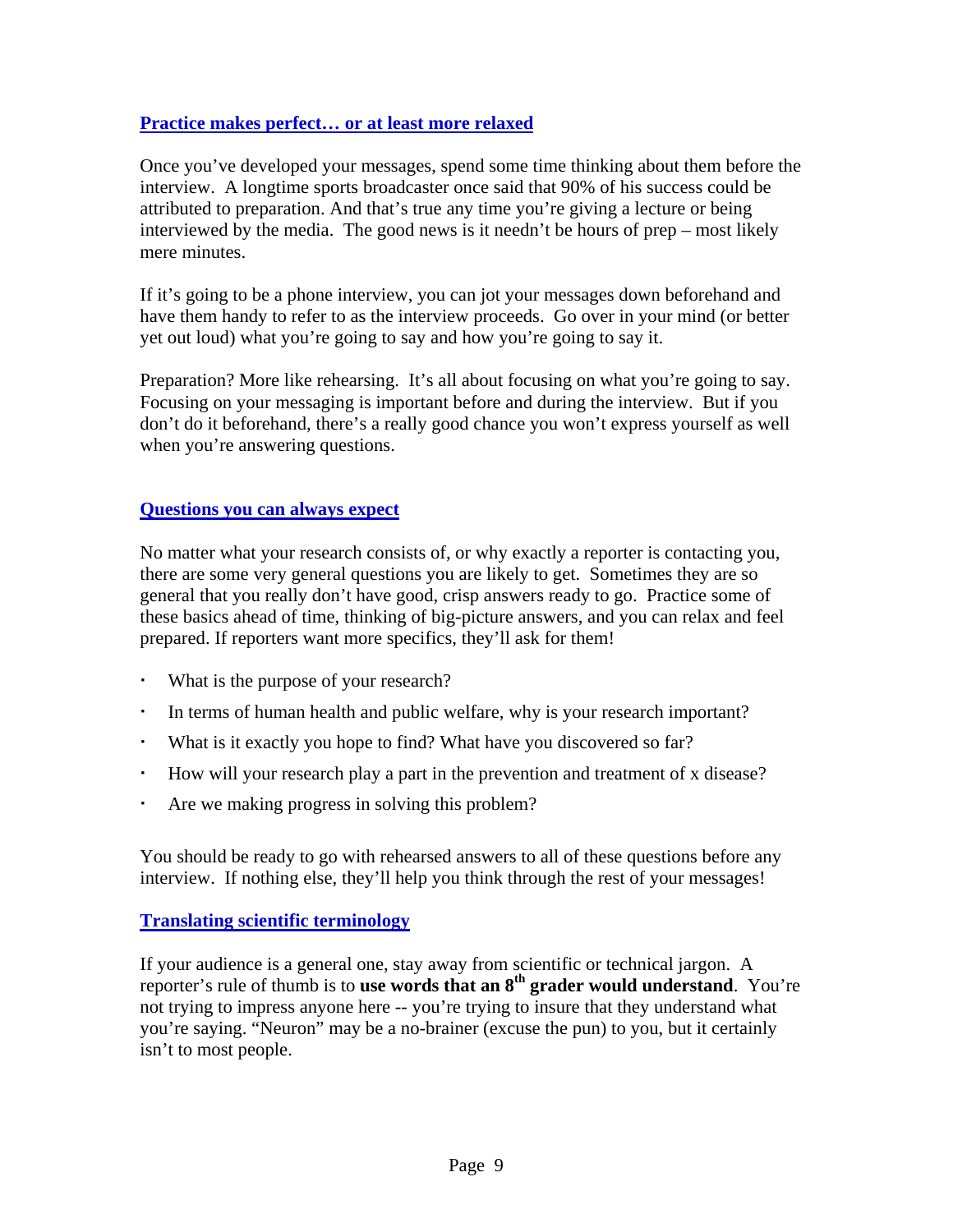Below is a list of terms that are part of the everyday neuroscience lexicon. Pause for a moment to think about some  $8<sup>th</sup>$  graders you've met (who aren't your own offspring). Are they going to be familiar with these?

| acetylcholine   | amygdala            | axon              |                           |
|-----------------|---------------------|-------------------|---------------------------|
| brainstem       | <b>CNS</b>          | cerebellum        |                           |
| cerebral cortex | cerebrospinal fluid | corpus callosum   | dendrite                  |
| dopamine        | endorphin           | <b>GABA</b>       | gene expression           |
| glia            | hemispheres         | hippocampus       | hypothalamus              |
| limbic region   | lobes               | medulla oblongata | nerve fiber               |
| neuron parts    | neuron              | neurotransmitter  | nucleus                   |
| olfactory bulb  | optic nerve         | peptides          | peripheral nervous system |
| protein         | pathway             | serotonin         | soma                      |
| sulcus          | synapse             | thalamus          | ventricles                |

(See http://www.morphonix.com/software/education/science/brain/game/brainarium/brainarium\_glossary.html)

#### Probably not.

So how can you talk about your work if it involves concepts or terms like these? You have several strategies.

- Define or explain the term in easy-to-understand language the first time you use it. "Our research is about a certain neurotransmitter in the brain. A 'neurotransmitter' is a chemical in the brain that helps one part of the brain communicate with another part. We think this neurotransmitter is affected by methamphetamine in a way that changes normal communication patterns in the brain."
- Use analogies to familiar concepts or processes. "We wanted to create mice that had certain special traits. So we used a process called 'selective breeding.' This is like what dog breeders do when they want to get puppies with a specific trait, like a certain coat color."

Whether you're a researcher or an economist, if you can explain technical information in every day terms, your audience will not only appreciate the effort, but become more engaged with you and what you have to say. It is always impressive to hear top experts in technical fields communicate easily and allow their audience to understand and be compelled about what they're saying. Remember, you are trying to make science human and conversational.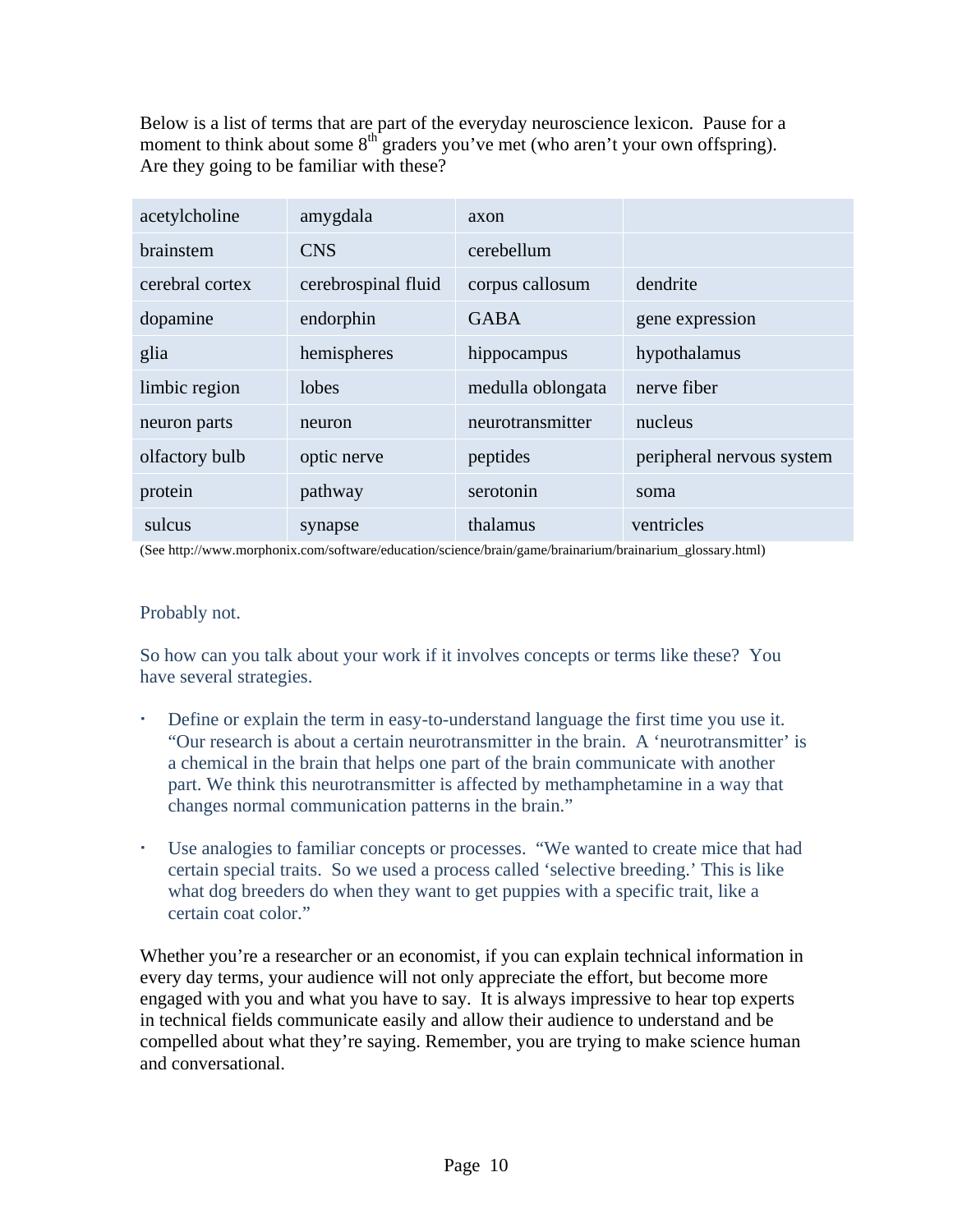A reminder: As we mentioned above, you probably have an internal press office that's tasked with helping employees interact effectively with the media. They can be a great help in preparing and honing your messages. When an interview looms, don't hesitate to give them a call and run through your chops – you'll get some fresh, informed feedback on how they're working.

#### **Summary**

- As soon as a reporter calls, spend a few minutes deciding the messages you want to convey.
- Think about your audience and tailor your messages appropriately.
- Jot down ideas and practice beforehand. Think about small bites, and how you'll translate technical issues into everyday terms.
- Relax and get ready to enjoy your interview!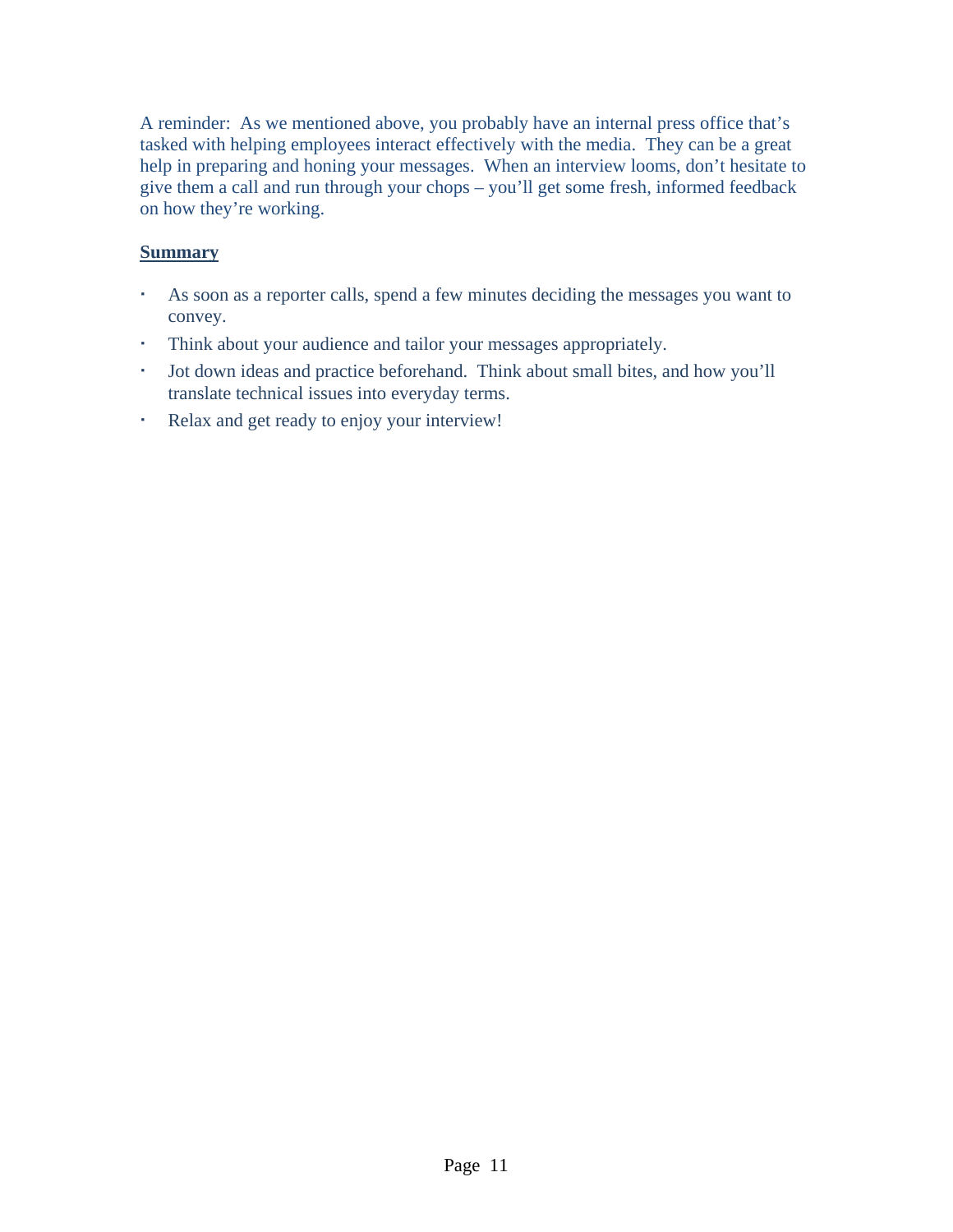# **4 THE INTERVIEW: FOCUS, CONVERSATION, CLARITY**

### **\*Be prepared \*Focus on your messages \*Be clear, concise and conversational**

Now that you've thought about your audience and messages, you've laid the groundwork for an effective interview, and you're probably feeling more prepared and relaxed than you would be otherwise for dealing with the reporter's questions. Now it's time to think about dynamics of the interview itself.

#### **It's not just what you say: it's how you say it**

In preparing your messages, you've probably thought a lot about *what* you're going to say. During the interview, it's time to think more about *how* you say it. This is the case whether you're on the phone talking one-on-one with a print reporter, or whether you're in front of a TV audience of thousands.

You should always strive for sounding engaged, excited, and enthusiastic.

That's important. Because boring is not good. In fact, if you sound bored, your audience surely will be. Even if your voice or face will not directly appear in the media, your level of enthusiasm communicates itself to the reporter and will shine through in the final product.

All too often, interviewees are either too intense or overly serious, or feel like they've got to sound "professional." This is exactly what you don't want to do. No matter what the topic, you need to sound like you're talking with friends. Speak conversationally and in terms that the public can understand.

You're not trying to impress colleagues. You're trying to communicate with those who don't know as much about certain topics and issues as you do.

The world-class economists and financial experts who have been dominating the airwaves and newsprint in recent months – those who keep returning again and again – have become regulars because they are adept at communicating complicated topics so that those of us who aren't experts can understand.

**\*Start thinking less about what you have to say, and more about how you're going to say it.** In other words, you are NOT talking to the interviewer. You're talking to a particular audience. So it's important to think about who will be hearing or seeing your messages and to communicate them accordingly.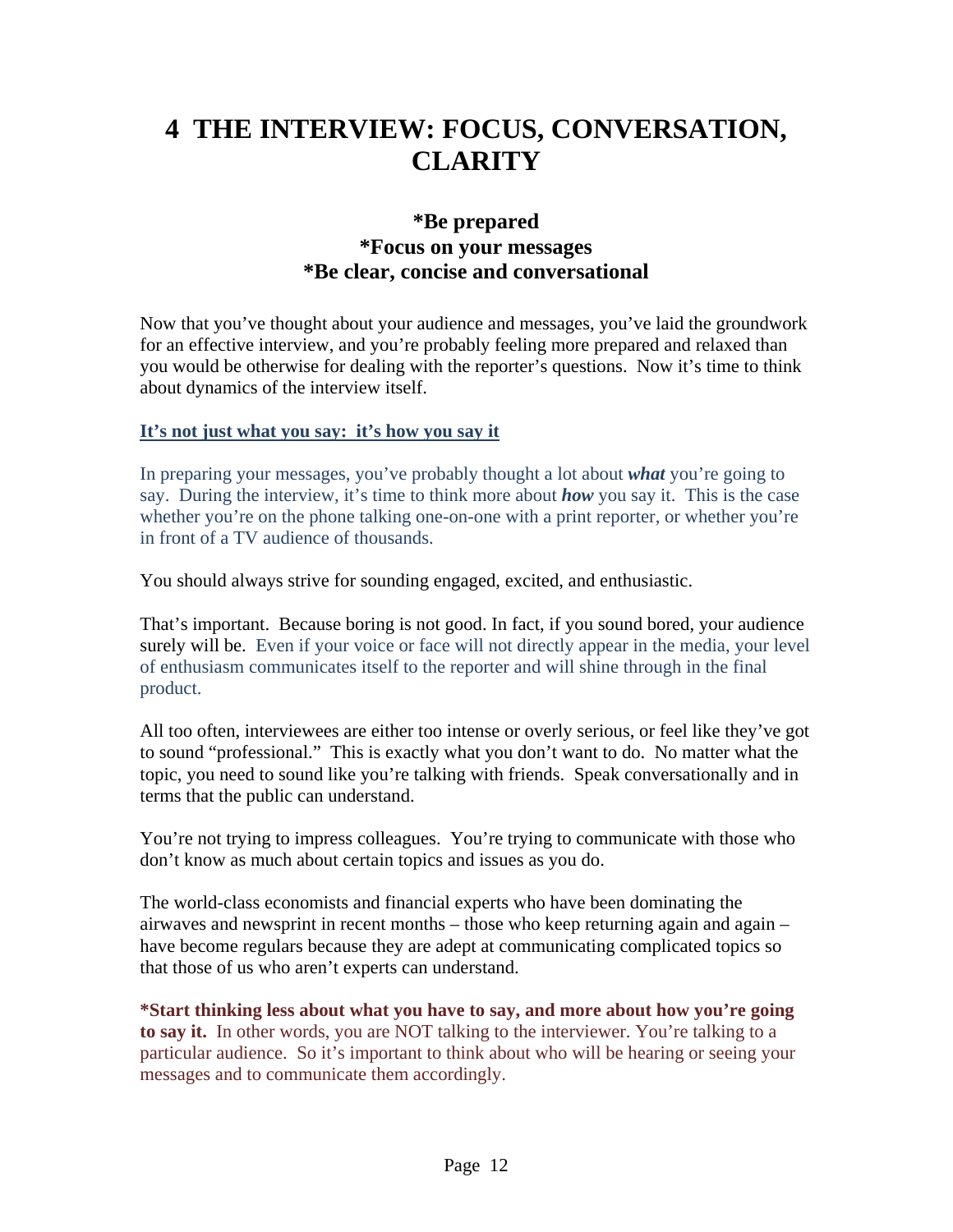It's really no different than giving a lecture or making a speech. You're trying to engage your audience!

Keep it clear. Keep it concise.

#### **Steering the interview to your messages**

A good interview is an active collaboration between the interviewer and interviewee. A good reporter is going to have done some background research on the topics they're asking you about, and she or he will have prepared questions to ask you.

On the other hand: few journalists or others who may be interviewing you are specialists in your field or know the "lay of the land" the way you do. So, while they're certainly hoping for answers to their questions, they're also counting on you to go beyond that and fill in additional context – to answer the questions they haven't asked.

Make your expertise and your knowledge of your field work for you! Since YOU are the expert, so it should be relatively easy for you to steer the interview in the direction you want it to go, and convey the messages you want to get across.

Politicians, when they're interviewed, will often repeat (maybe not word for word, but sometimes yes!) the primary points they want to make, and not wait for the interviewer to ask the question. While this can be annoying during a presidential debate, there's a reason they do it: it works.

**\*In order to emphasize your messages, it is absolutely essential that you repeat them during the interview!** It not only increases the chances that those messages will get used in the media story, but it also tells the interviewer that those messages are important and that they better be included!

It may seem like you're saying the same things over and over, but that's OK. Repeating means driving home points you want made. In fact, we do a lot of repeating in this manual because **we want our points to sink in!** 

While responding to a reporter's questions, here are some catch phrases you can use to bring the interview back to YOUR messages:

- "But it's really important to understand….."
- "To put our research into a larger context….."
- "The larger issue here is….."
- "But to come back to what I think the important issue is…."
- "Our findings could very well impact how……"
- "It's important not to forget the big picture here….."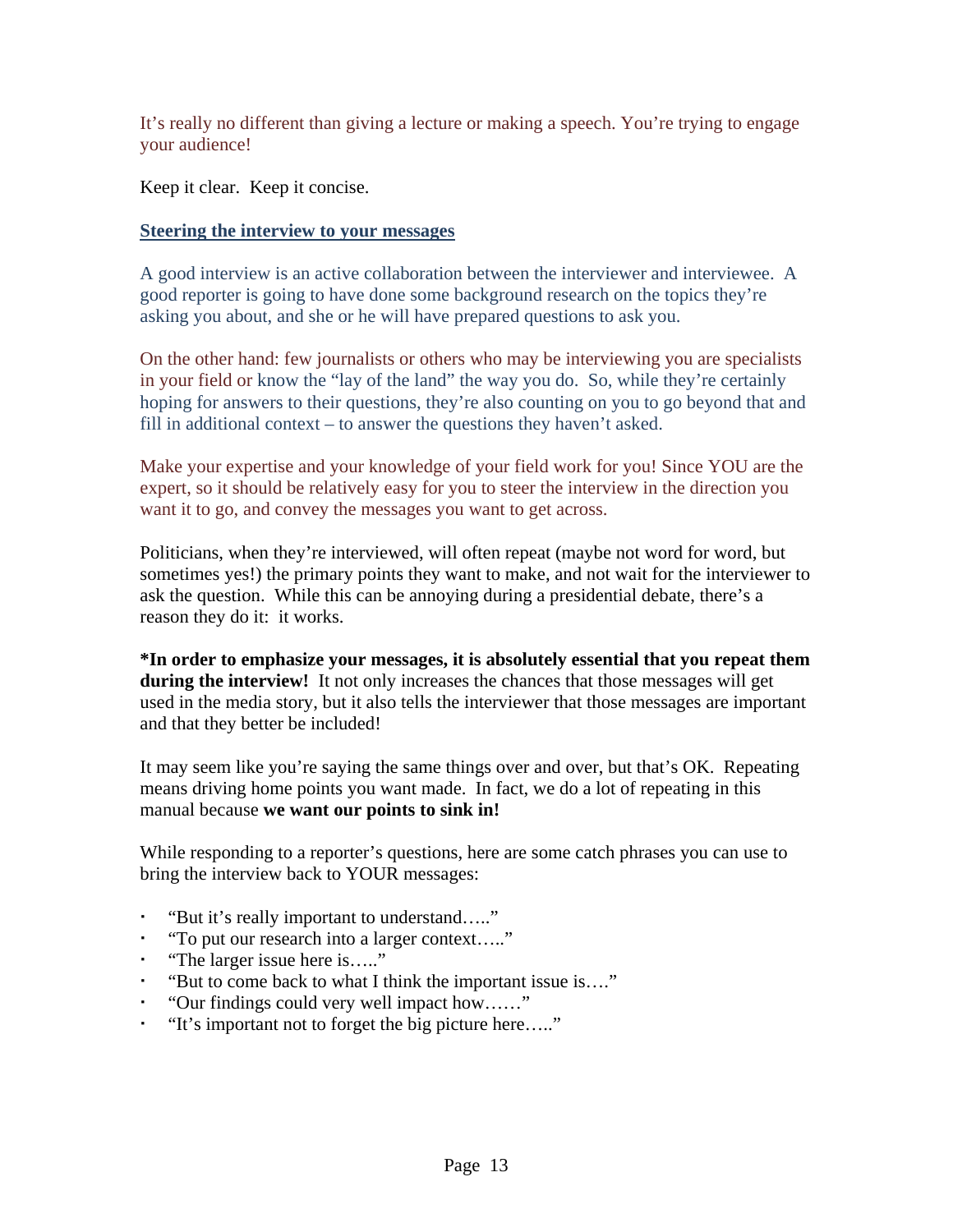#### \***While you're proceeding with the interview, the easiest thing is to forget everything you've just read here! So remember, stress your messages and go on the offensive.**

- 1. Make your messages compelling and thought provoking.
- 2. Be relaxed and be yourself. Being too serious doesn't work.
- 3. If you feel the media did a good job, tell them.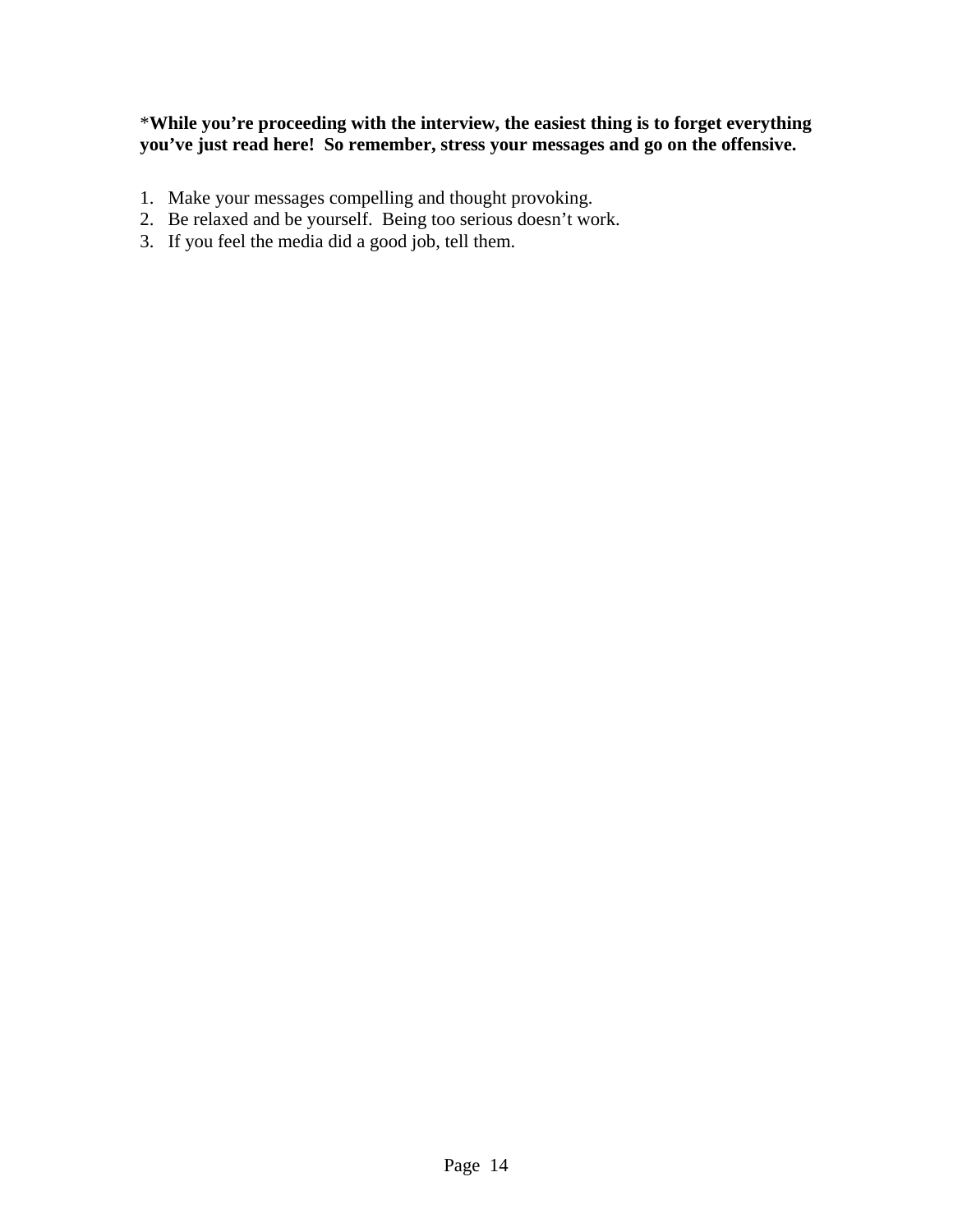# **5 INTERVIEWING ON-CAMERA: THE MEANING OF RELAXED INTENSITY**

## **\*Be natural and at-ease \*But make sure what you're saying is compelling \*No "ya knows" and "ahs"**

Even more than phone or radio interviews, its on-camera interviews for video or TV that strike the most terror into the hearts of those who don't do it everyday. Not only is what you say going to be on record, but your face, your physical mannerisms, your outfit, and maybe even your bad hair-day are going to be recorded for posterity! No wonder most of us would rather avoid these appearances.

However, because on-camera interviews show more of who you are as a person, they increase exponentially your potential to connect and communicate, and to bring research alive for your audience. With a little preparation, you may come to value this unparalleled opportunity to promote the value of your work. Below, we will dissect the elements that make for a compelling TV or video appearance.

#### **Preparing for the on-camera interview**

Unless there's been a chemical spill in your lab and news helicopters are hovering, you're likely to have plenty of advance warning for your on-camera interview. The reporter or producer will call you in advance to schedule, and generally, whether the interview will take place at your lab or in the studio, they'll want you there early to show you around, set up equipment, and chat about what's going to happen.

As we discussed earlier, you have a chance in your first conversation with the reporter to get some information about the interview: Why they are doing it? What is the context? What sort of questions do they plan to ask? This gives you a chance to think about and rehearse the messages you want to have ready.

If the reporter wants to do the interview on-site and bring a camera team to your lab, you'll need to assess the logistics beforehand. It is a good idea to check with your institution's media/communications office in case prior approvals are needed; in any case, the office will want to know about your media appearance.

If the team is coming to your lab, which areas do you want to show them? Are there certain areas where the equipment conveys something useful about the work going on? If your research involves animals, do you want them shown on camera? If nothing else, you'll want to tidy up areas the camera will access… unless you want the public to see your piles of coffee-stained papers!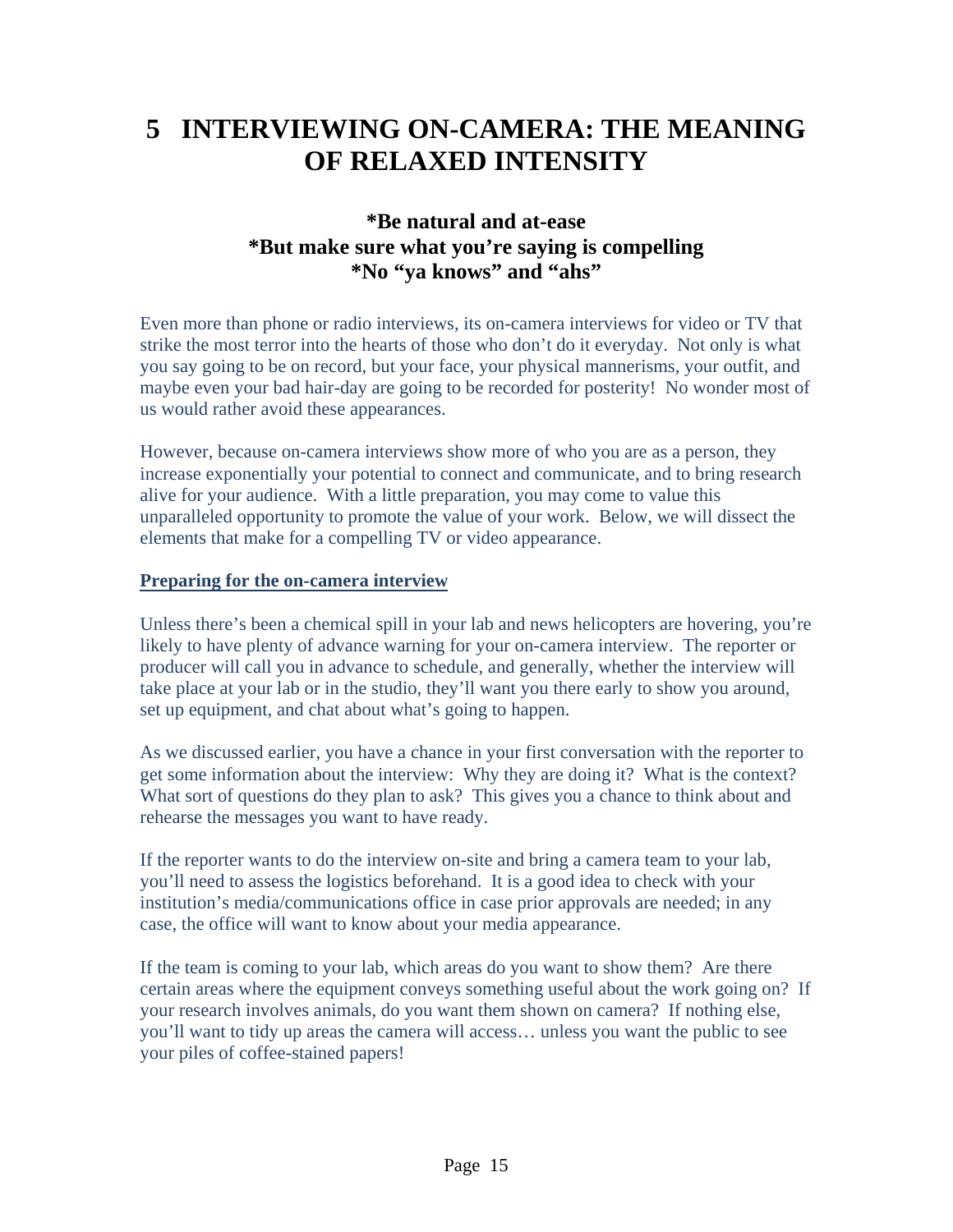### **Your Look**

- **It's up to you.**
- **But don't wear white.**

What to wear or not wear may be the least of your worries. But if you're on camera, you want to look pleasing to your audience. As a general guideline, don't dress too conservatively or too casually -- go for the middle ground. Dominant, bright colors look best on most studio sets and add to your sense of energy. And stay away from white -- it often plays havoc with the camera.

Also, make sure that what you wear on top has a lapel or a collar. The studio crew will be clipping a small microphone somewhere near your face to get your voice. If you're wearing a t-shirt or a blouse with no buttons, there will be no good place to attach the microphone, and the mike will stick out like a sore thumb. We don't want viewers to notice the gear. They should notice you!

More and more, video is being shot in high definition. This can be troubling if you're being interviewed. Unless you're wearing a lot of makeup, every blemish and wrinkle will magnify on camera. So, women: don't be afraid to lay on the make-up. Guys: You're on your own; shave carefully.

#### **Relaxed intensity: Strategies for communicating on camera**

When you read "relaxed intensity," you're probably wondering how it's humanly possible to be relaxed and intense at the same time -- an oxymoron to be sure. But the idea behind this unlikely phrase is to come off as natural and at ease while also communicating that what you're saying is very much worth hearing (that's the intensity).

There is one personality attribute that anyone who appears on TV or radio regularly has in common, and that's energy. Whether it's an interviewee on "Meet the Press," an MTV host, a "Biography" narrator, or the anchor on the evening news, they all sound as though they are thinking, "Listen up, folks, because you need to hear what I am saying."

The trick, of course, is how to accomplish all this. Here are some pointers:

- **Relax**. If you're like most of us, you're a bit or more than a bit nervous before facing a camera or getting up in front of an audience. So take a deep breath, get rid of some of the tension, and relax your body.
- **Keep your eyes on the interviewer**, not on the camera. The only time you would look straight into the camera is if the interviewer is talking to you through an earpiece from some other location.
- **Smile!** SMILE! If you truly want your audience to warm up to you in an instant, smile widely and often. In medical research, your interview could concern deadly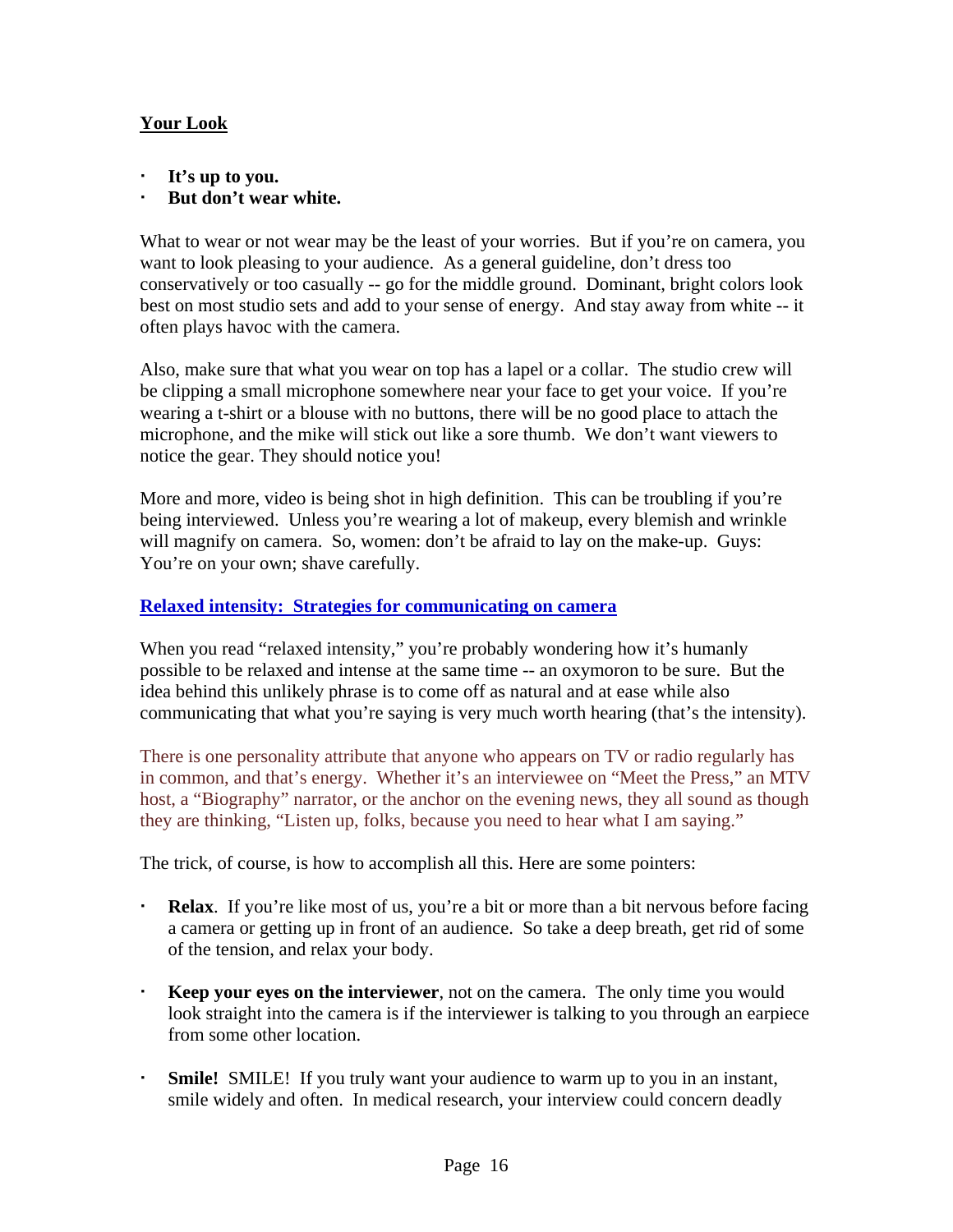diseases or conditions; in this case, it is important to think about the topic and be sure to project the right emotion during the interview. However, have you ever noticed how politicians can talk about very serious subjects, and then pepper their comments with smiles? They do that for a reason: People like people who smile. It's human. It's natural. So, please, do it as much as possible.

- **Watch your pace.** If you're a slow talker, you'll need to speed it up. If you're a fast talker, slow it down. But speaking at a brisk clip is always better than taking forever to get out a sentence.
- **Sit up, but comfortably.** If you're sitting while giving the interview, don't lean back into the chair and don't scrunch forward like you're about to get out of your seat on the bus. But it's OK to lean forward a bit.
- **Gesture away!** If you're the type that uses your hands and/or uses a lot of body language, do it!
- **Monotone is a no-no.** Be energetic and enthusiastic! This comes through in tonal variations in your voice.

Stop after you have made your point – Providing answers which include non-central issues may cause an interview to lozse focus – again – you guide the interview

#### **Avoid the deadening "Uhhh…" or "You know…"**

If you say "ah" a lot, or even worse, "ya know," you'll need to get rid of them in a hurry. These are very hard habits to break because they've probably been part of your vocabulary for years. The author of this manual has that problem, and I still, before every interview, write a note to myself that says "DON'T SAY "AH" AND "YA KNOW."

As with everything, you can practice before the interview speaking while consciously avoiding these. Often, we insert them because it feels strange to sit saying nothing for a moment.

But taking a slight pause is substantially better than saying "ah," or "ya know." They serve no other purpose than turning off your audience and making you appear nervous and uptight. Often, a pause makes you look deliberate and even adds emphasis to what you're about to say.

Remember, no matter what you're saying, it is mandatory that your audience likes you! Do what it takes to come off as pleasant and as a person your audience wants to have as a friend. It does you no good to be stern and overly serious – no matter what the subject.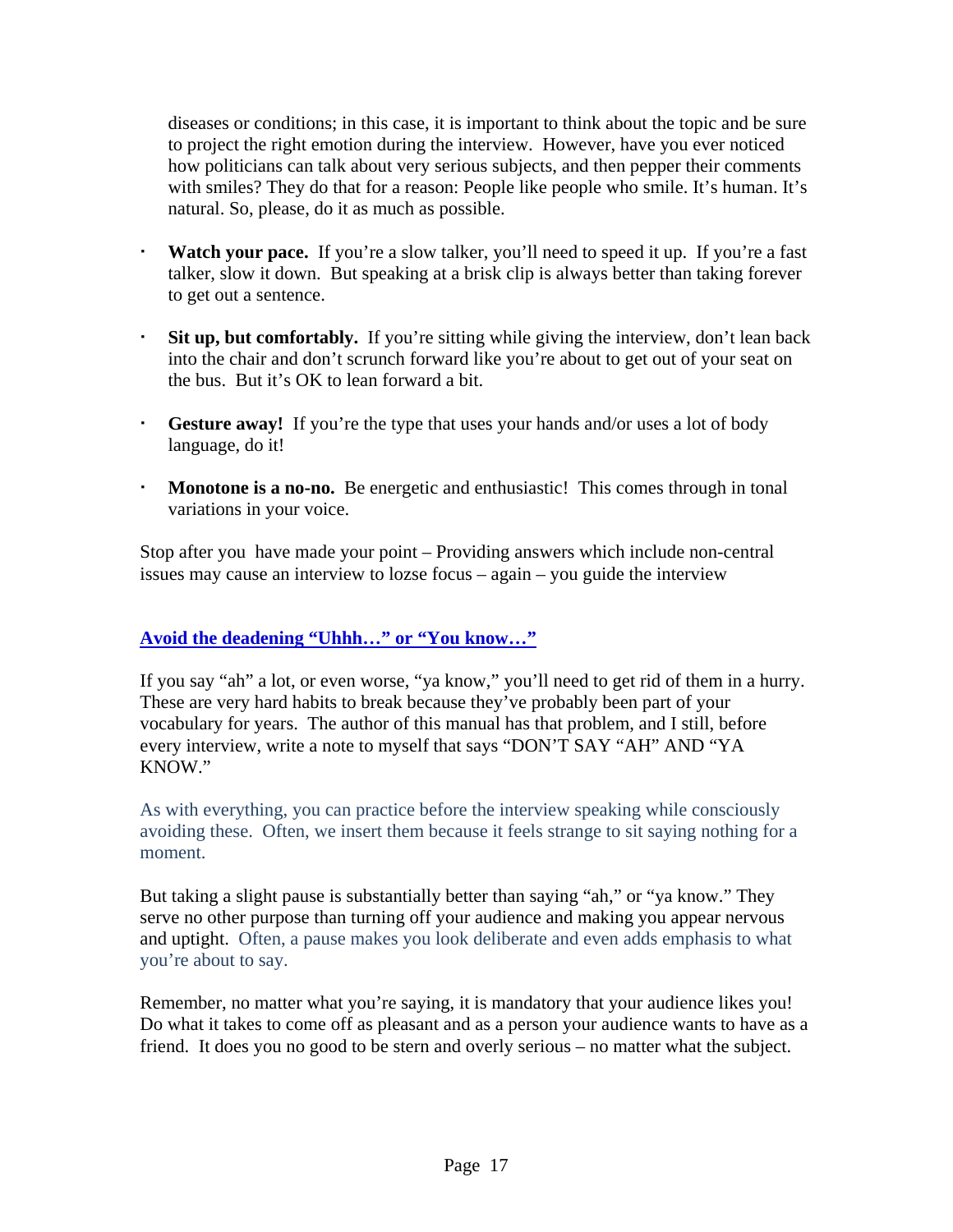#### **Reminders: What You Say Is Important. How You Say It Is Even More Important**

#### **\*Your audience is probably hearing it for the first time \*Make your audience interested \*Sell it**

Sound familiar? You already read about this, right? And there's a good reason why we're going into detail here: IT'S BECAUSE IT'S SO CRUCIAL!

A common trap for any expert in any field is to forget that most of your audience is hearing what you have to say for the first time. And they may be hearing from you for the first time. So sounding matter-of-fact is definitely out.

You may deal with the subject matter every day. It merely goes with your job. But it can't sound that way.

Think of everything you say as exciting, compelling, and interesting. And frankly, if you're being asked about it by the media or anyone else, it probably IS exciting, compelling or interesting.

So sell it! MAKE people want to be interested.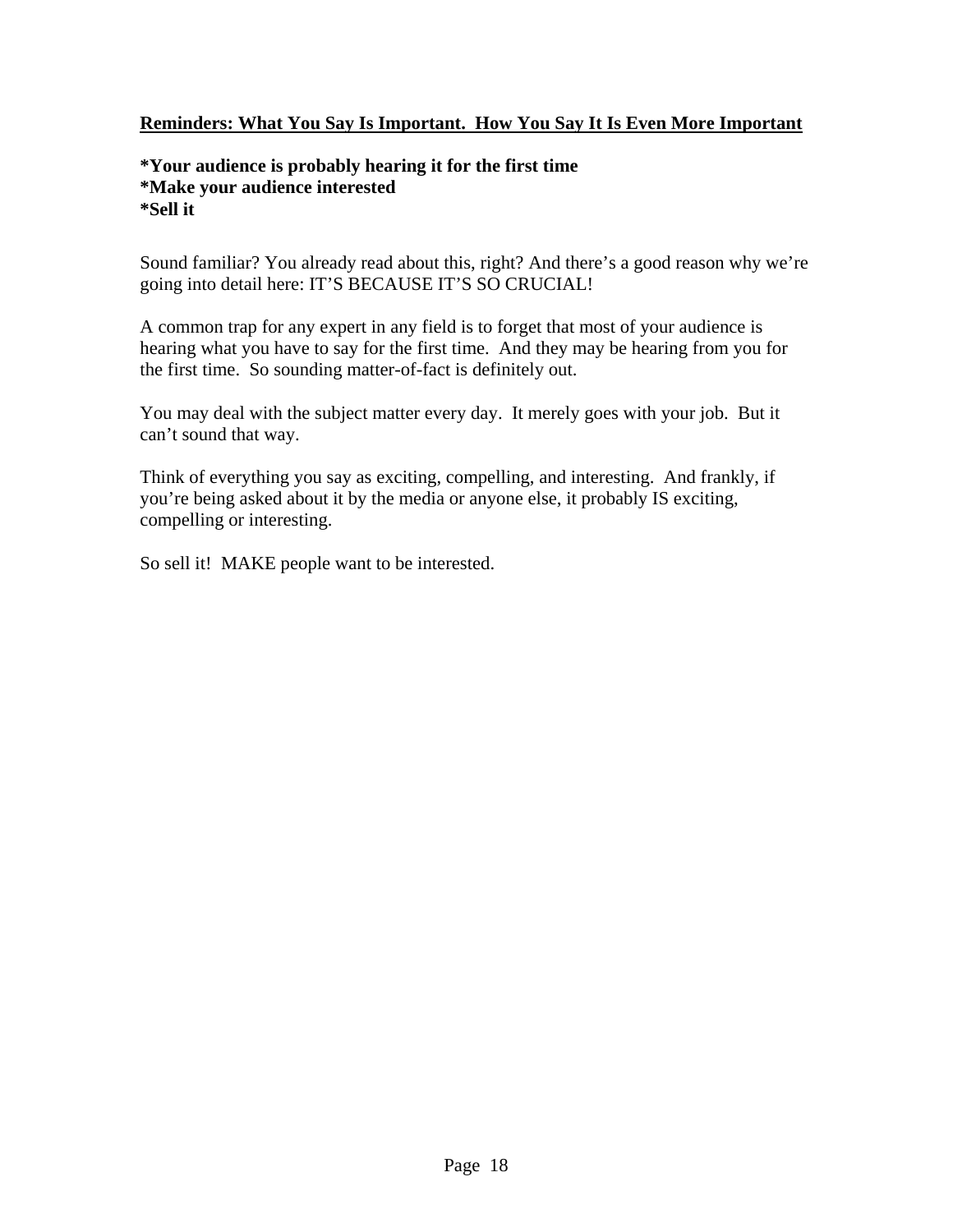# **6 Special Cases: THE ADVERSARIAL INTERVIEW**

### **\*Think of possible, tough questions \*Prepare \*Rehearse, rehearse, rehearse Case study: Animal Research**

Most of your interactions with the mass media and the public will be friendly, or at least civil. Still, it's a common nightmare: you're ambushed by "60 Minutes" with Mike Wallace in his heyday, wanting to know where the money went or how your project is harming the public.

Facing an inquisition can definitely drive up your blood pressure, whether the questions come from a reporter during an interview or a  $7<sup>th</sup>$ -grader during a school outreach visit. But as with interviewing in general, practice and preparation will give you the confidence and ready responses you need to field hostile questions like a pro.

Granted, if you unexpectedly find a camera in your face and a reporter yelling questions at you, you've got to think quickly. But in most cases, you'll have some advance warning that the media, or other listeners, might be on your case.

For neuroscientists, a hot-button topic you should always be prepared to encounter is the use of animals in research. In the last decade, activist groups have challenged the value and ethics of medical research involving vertebrate animals – sometimes violently. While all researchers are subject to attack, those who work with non-human primates tend to draw the heaviest fire.

Animal extremists work against a backdrop of general public approval for animal medical research, but approval that is not as resounding as scientists might prefer. Fifty-seven per cent of Americans told Gallup Poll in 2009 that they find medical testing on animals "morally acceptable," down from 62% on the same poll in 2003.

Public support for animal research is clearly not a slam-dunk. Scientists who talk with the media have the opportunity to educate the public on the value and necessity of this work.

The goal here is certainly not to change the mind of a dedicated animal-research opponent – we know that's unrealistic. The goal is to help the average citizen to understand at both intellectual and emotional levels why you think the pros of using animals in research outweigh the cons.

You may be giving a talk at a public venue and be asked about use of animals in your work. Or, for reasons unrelated to your research, your institution may draw protests from organized groups such as People for the Ethical Treatment of Animals (PETA) and you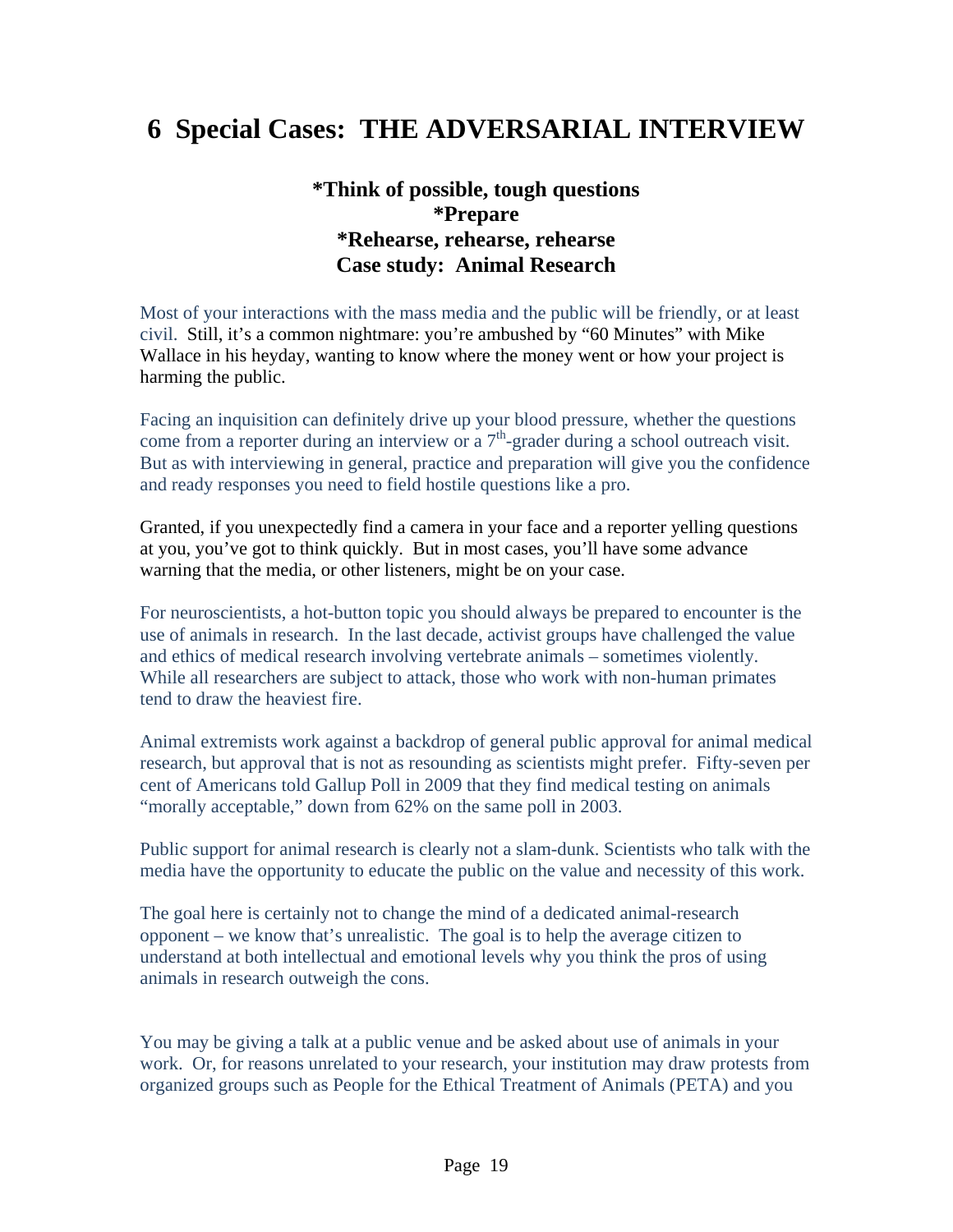may have reporters calling you for comment. In any case, it's critical that you have an appropriate response ready to go at moment's notice!

### **A note on violence**

The suggestions in this section assume that you are engaging in an interview or civil discourse with an interviewer or group that is interested in genuine dialogue, even if contentious. Some scientists, on the other hand, have found themselves in situations where no dialogue is happening and, instead, they are being harassed, shouted down, or physically threatened.

In this case, your own safety and the security of your colleagues and lab become the number-one priority, and your first calls should be to campus security, law enforcement, and your institutional research office.

#### **Preparing your message**

Preparing for an adversarial interview or appearance is like preparing for any interview, but times 10. The same methods apply: analyzing the audience, thinking about the big picture, preparing pithy statements. But you'll want to be extra-sure you've covered the bases.

As with many contentious issues, use of animals in scientific research elicits a spectrum of viewpoints. There are people at both extremes: those who think that animal research is absolutely wrong and should never take place, and others who think researchers' use of animals should be unlimited and unconditional. As you can imagine, most people fall in the middle. They may be uneasy with some aspects of animal research, but support it when the perceived positives outweigh the perceived negatives. Your job is to explain how the use of animals in your lab or institution maximizes the benefits while minimizing the negatives.

Aside from philosophical considerations, animal research opponents bring up three basic points: (1) Scientists cause animals to suffer, and (2) animal use is not justified by any necessity -- scientific, moral, or otherwise (3) animal research is outdated and not necessary anymore now that alternatives are available. You need to have appropriate counterarguments prepared for each these assertions.

Especially around issues that your audience views emotionally – such as animal welfare – you need to have a ring of sincerity in your voice when you respond to a reporter's questions. This means there's no one ideal canned answer to questions like those on animal research – you'll need to do some reflecting and come up with the response that's true for you.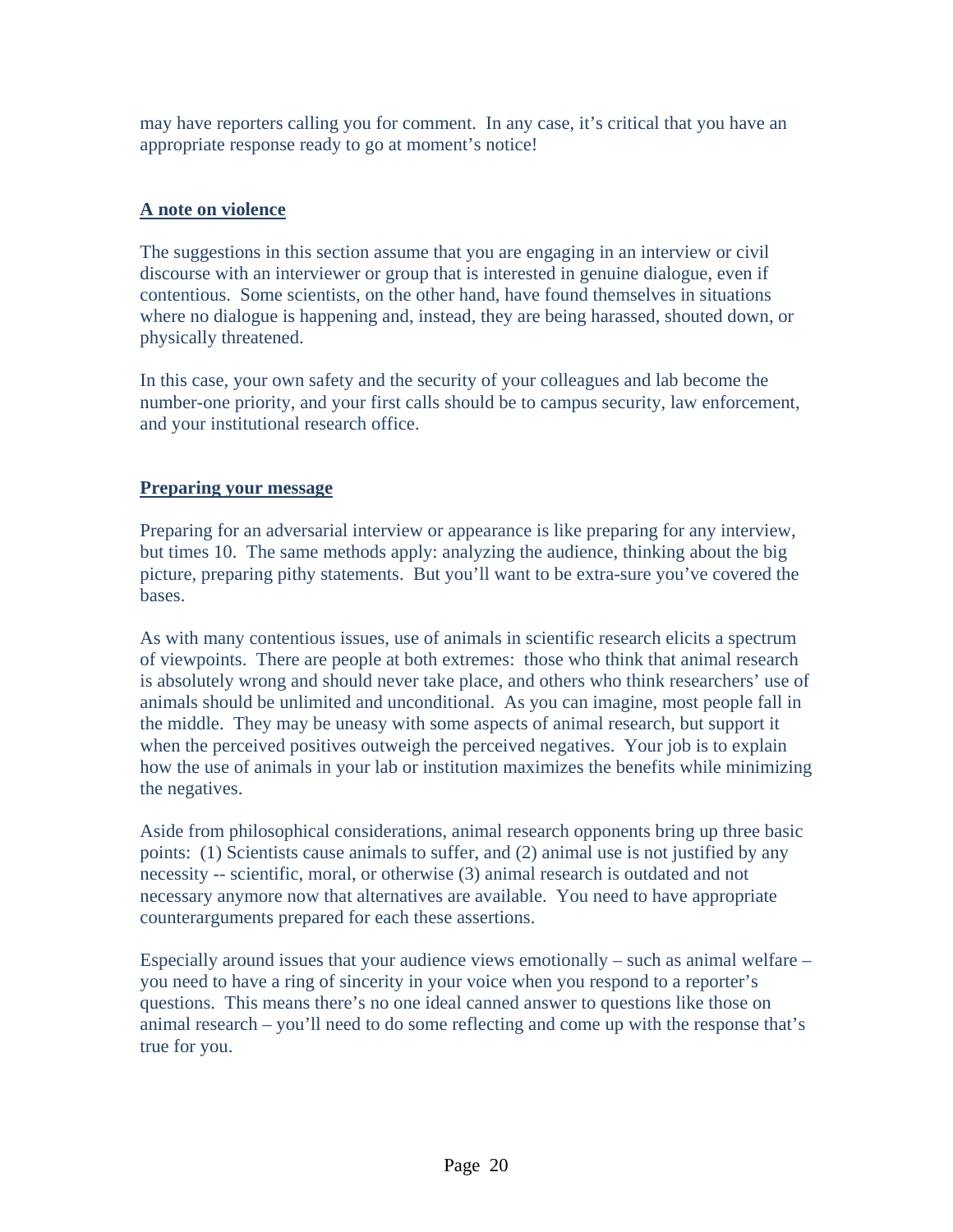Tips on preparing your messages:

#### **Do your homework to know the common questions**

In light of increasing (and increasingly violent) actions in the last decade against biomedical researchers, professional and public-advocacy groups have rallied to promote public education on the use of animal models and to support scientists who use them.

These groups offer excellent resources for preparing your talking points before an interview. A half-hour spent reading through their materials will leave you feeling much better "briefed" for any encounter with the media. You will find information on the history of animal research, lists of frequently-asked questions (and answers), and lists of the achievements of biomedical research using animals. A few suggested groups:

- Understanding Animal Research (http://www.understandinganimalresearch.org.uk/homepage ) (has a timeline of biomedical research accomplishments using animals)
- Society for Neuroscience (http://www.sfn.org/index.aspx?pagename=gpa\_AnimalsinResearch )
- Foundation for Biomedical Research ( http://www.fbresearch.org )
- Americans for Medical Progress (http://www.amprogress.org/content/home )
- UCLA Pro-Test http://www.ucla-pro-test.org/index.html
- The American Physiological Society (http://www.the-aps.org/pa/animals/index.htm)
- Speaking of Research ( http://speakingofresearch.com/ )

According to the Society for Neuroscience, commonly asked questions include the following:

- Is animal research really that necessary? Why can't animal research be replaced by modeling and simulation?
- Why are so many animals used in research?
- Is there any oversight of researchers using animals?
- Don't you care about the well-being of animals?
- Does your research cause pain?
- Do the animals come from shelters or from people's homes?

These are questions for which you will want to have planned answers ready to go.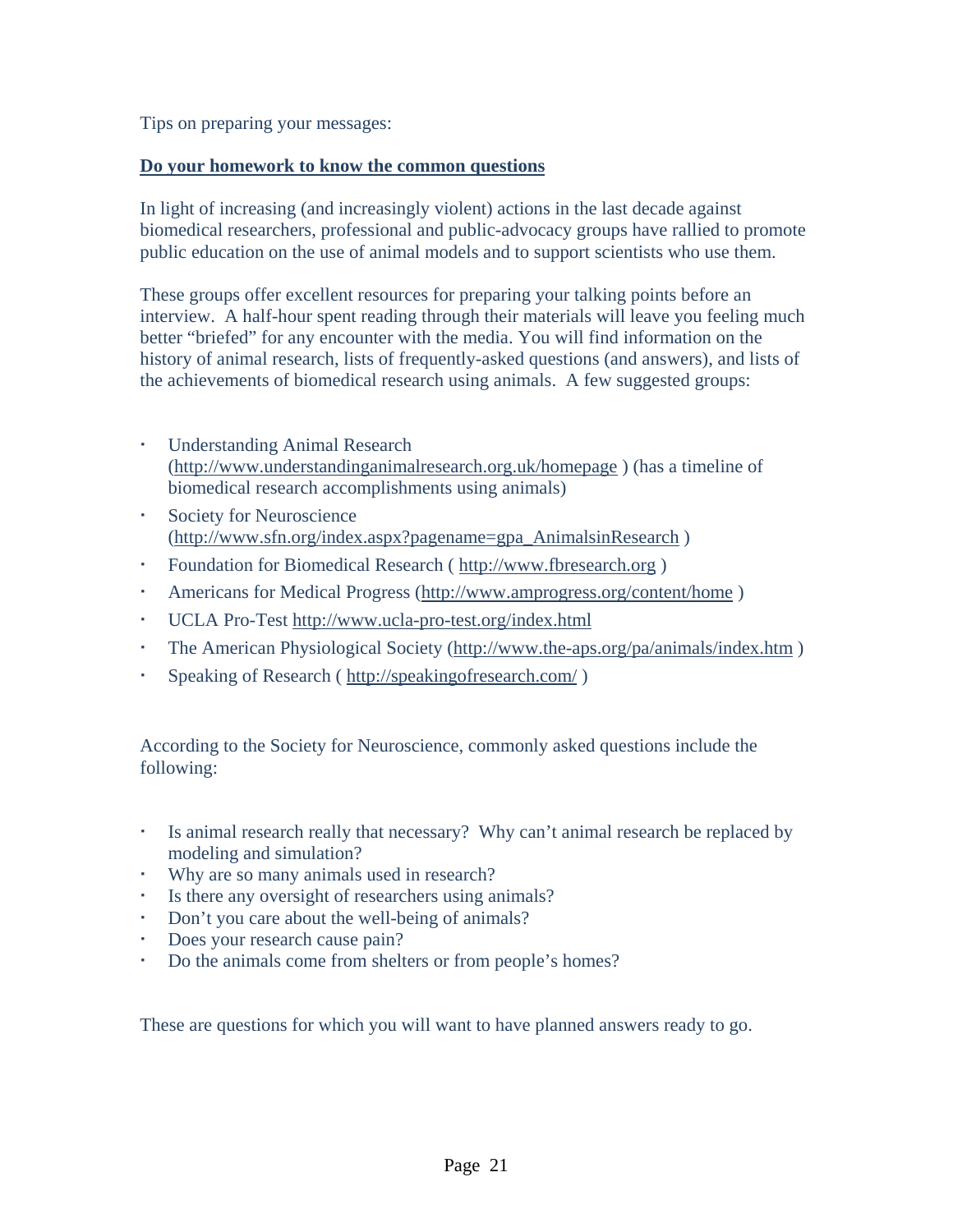Other suggestions include the following:

#### **Point out common ground with your questioner**

In general, you're likely to get a more receptive response to your message if you point out areas where your views intersect with the audience's. The audience cares about animals; chances are you do, too. You can connect by pointing this out:

"I agree with you that all creatures deserve humane treatment, and that animals should be used in research only when we can't approach important topics in any other way."

"I care about animals too, and I would not use them in research unless I felt they were being well treated and there was no other way to find a cure for this serious disease."

#### **Keep your focus on the "big picture"**

Remember your "big picture" messages we talked about earlier? These are your common-language explanations of what your research is trying to achieve. No matter how technically minute your work is, if you've received funding you've had to show to a review board somewhere how it contributes to the public good.

What you need to do here is state that public good in terms so the public "gets" its value not just intellectually, but at gut level. If you're defending use of animals, you use the big picture not just of your own work, but of medical science overall to state your case, using examples of treatments we now take for granted that exist only due to animal work.

"I realize that many people have concerns about using animals in research, and I respect that. But let's talk for a minute about all the treatments we have available that we owe to animal research."

#### **Don't be afraid to meet emotion with emotion**

One thing that differs about some adversarial questions compared with most interview questions is their emotional content. This is certainly true about most questions that deal with animal research.

While most scientists tend toward logical answers and explanations, these may not adequately address the emotional context of questioner and can make you sound evasive or insensitive. Thus, it's essential that you come up with a response that comfortable for you, but also addresses the questioner's emotions.

For example, if you're asked about the pain or discomfort that mice could feel in an experiment – for example, injections – you could explain that your experiments are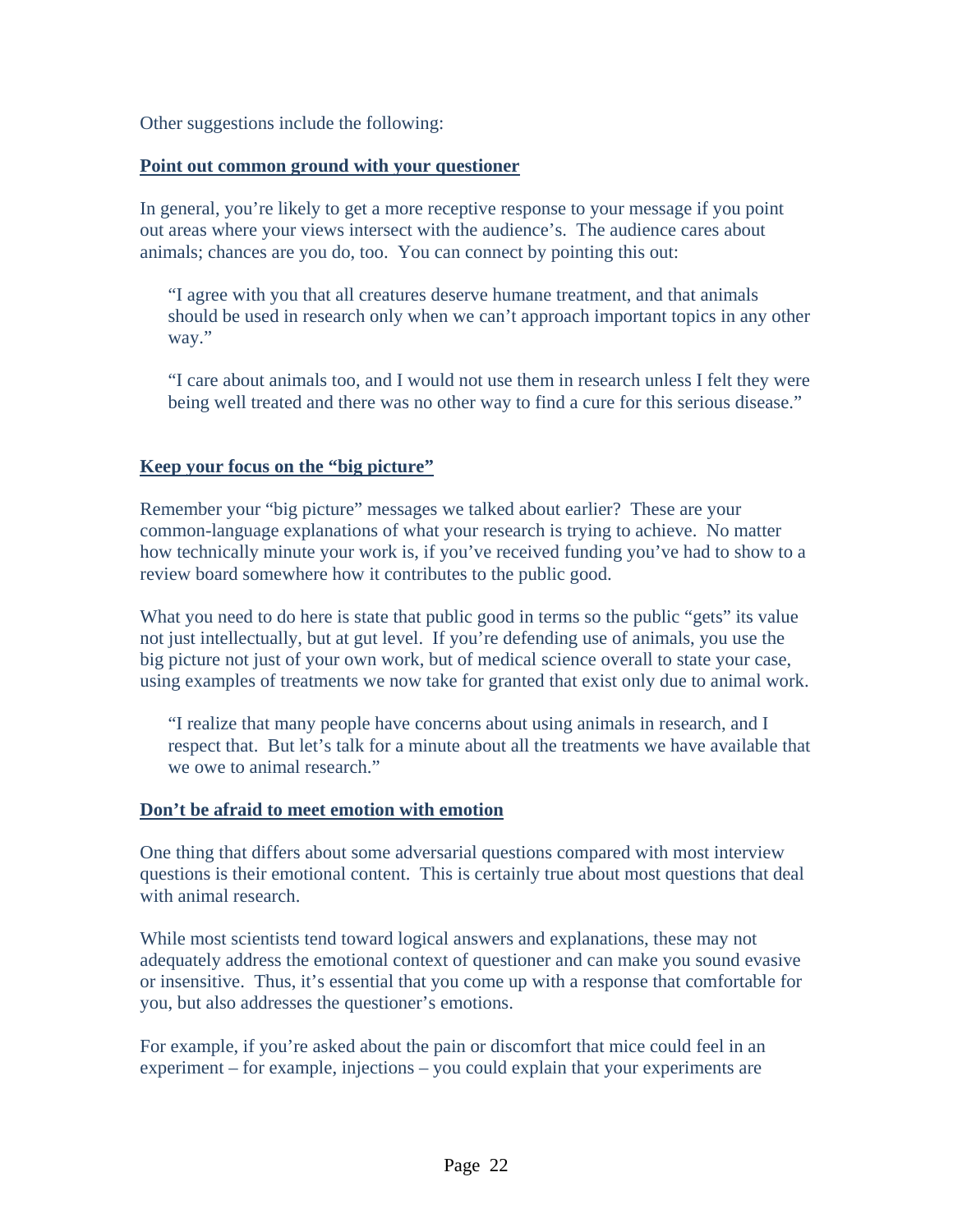designed to minimize the animals' discomfort, or that your work has been approved by your institutional IACUC.

This might be a great intellectual answer, but it might not address the emotional content of the interviewer's question. So you could also respond at a similar level:

"Alcoholism is a horrible disease. It takes promising individuals and destroys their lives. It tears apart families and kills innocent people who happen to be driving their cars at the wrong time. It would be wonderful if we could do our research without mice, but that is the only way we can answer important questions about behavior."

If you have a personal anecdote or story that demonstrates the importance of research, and you are comfortable sharing it, this can be a powerful tool for connecting with the audience.

"A friend's 7-year-old son was diagnosed with leukemia last year. He received a bone-marrow transplant and is still alive today. The surgery he had was developed with research on animals. Without it, he wouldn't have survived. How would you feel if that were your child, or your niece or nephew or grandkid? Would you want that treatment to be available?"

This is a place where the "intensity" part of "relaxed intensity" really comes into play. Don't hesitate to use some forcefulness to counter an adversarial question. We're not talking about losing your temper or getting out of control. But the debate on these issues is central not only to your career, but to science and medicine as well. If you're passionate about it, let it show!

#### **Pay attention to language**

 The term "animal model" may be stock-in-trade among research scientists, but the general public has no idea what it means. The same goes for terms such as "cell line" and "culture." "Vertebrate," "invertebrate," and "primate" are a little less obscure, but still suspect for use with a lay audience.

Using scientific terminology – however innocently – will at best confuse your listener, and at worst convince them that you are trying to distance yourself from the matter at hand.

Bring the discussion into everyday language. If your audience is thinking in terms of cute fuzzy mice or human-like monkeys, talk about mice and monkeys. It will help you communicate more effectively, and will assure your audience that you're willing to see things from more than an ivory-tower perspective.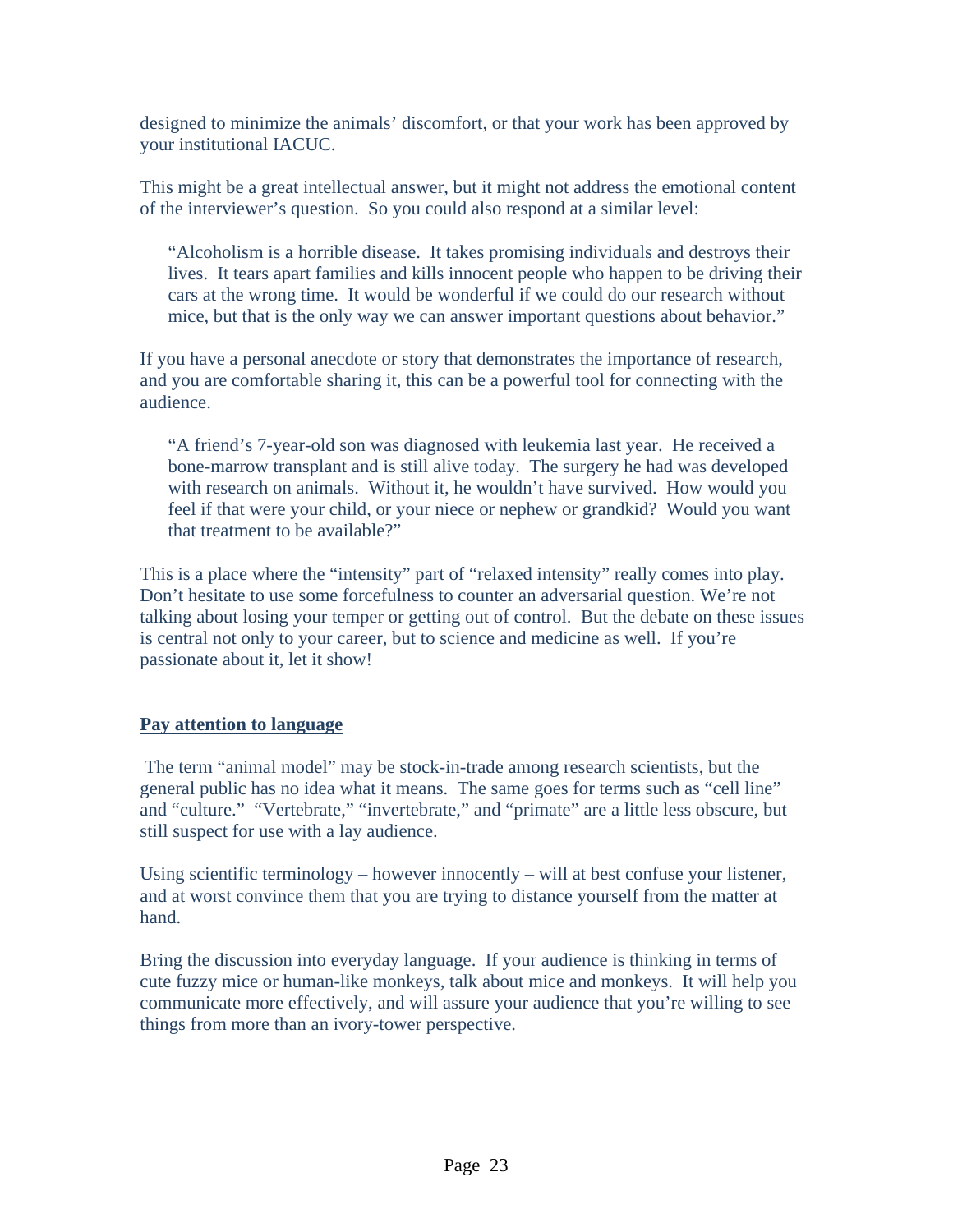If you do want to use the term "animal model" and are willing to explain it, use it as an educational moment and establish your expertise. Explain the rationale for scientists using animals, and the thinking that goes behind decisions on experimental design.

### **All-purpose tips for adversarial situations**

During the interview, don't be afraid to say, "Your premise is wrong" or "I disagree with the premise of your question." Again, think offensively, not defensively. Get your information and expertise out there by being confident and forceful.

If you see the conversation heading in a direction where you anticipate a challenge from the interviewer, and you're comfortable being "pre-emptive," you can jump in and grab the bull by the horns. Just make sure you can back up your messages.

But it goes without saying that not being truthful will come back to haunt you. There may be information you're not at liberty to divulge and you may not want to offer it anyway, but be forthright and truthful. And don't leave the wrong impression with anything you say.

And whatever you do, never ever say "No comment." There's always something you CAN say.

#### **Summary**

The preparation that's essential for an interview or public appearance is extra-paramount if you anticipate an adversarial interaction.

Prepare and rehearse. Prepare and rehearse. Practice your "lines" over and over until you can call them up and deliver them without hesitation. It's like taking a CPR refresher course: you hope you'll never need it. But if you do, you'll be very glad you had it!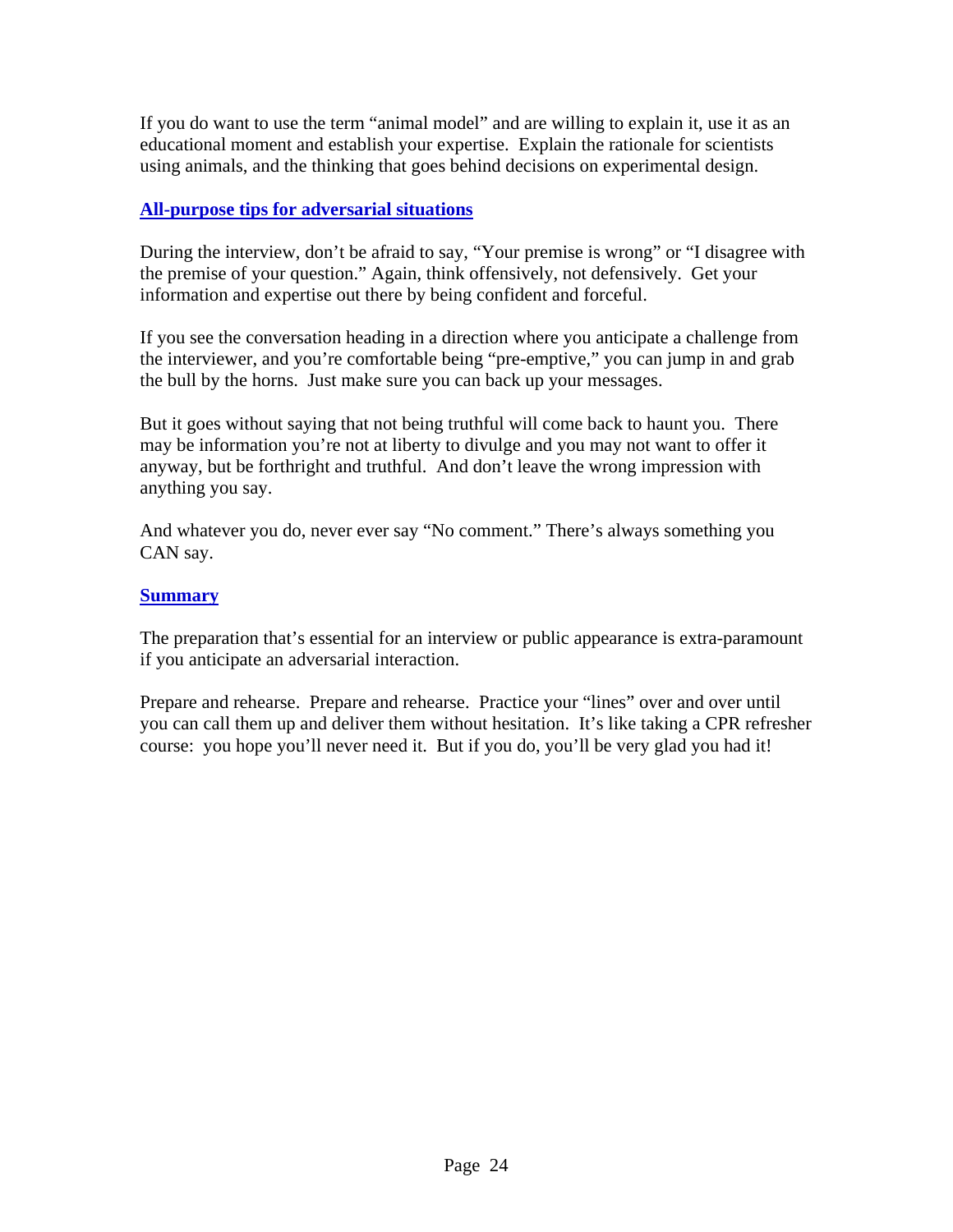# **7 PUBLIC PRESENTATIONS**

## **\*Don't read; speak \*Think messages \*Be yourself**

You may already have experience in getting up in front of a classroom or auditorium and giving a speech or lecture. If you have, you're way ahead of the game because, according to surveys, more people fear speaking in front of a crowd than fear dying!

As Charles Osgood in his book, "Osgood on Speaking," suggests, "Relax. Nobody's going to get hurt…All you have to do is get over the mistaken belief that it's difficult and dangerous."

But as Osgood also points out, you've got to radiate confidence. And that means being forceful and doing the same kinds of things we talked about while doing an on-camera interview.

Think primary messages. What do you really want your audience to remember as they leave the room? It may well be just one or two points or subjects. So it's important to concentrate on those and keep coming back to them.

It's not the time to read your notes word for word or to settle into a monotone delivery. The more you can sound spontaneous, the better off you and your audience will be. Again, to quote Osgood, "Listening to somebody read a prepared text is about as exciting as attending a congressional hearing on interstate commerce."

In other words, don't read, speak!

Other musts for public speaking:

- Be yourself and give personal anecdotes. The more "human" you are, the more your audience will trust you and embrace what you have to say.
- Be relaxed -- because if you're not, your audience won't be either.
- Chances are that your subject isn't as serious as you think it may be (although you still want to communicate its importance). So keep it light when appropriate, and for goodness sake, smile!
- Don't eat a big meal or have more than one drink before delivering a speech.
- Try to get a video of your presentation, and then watch it! You will see and hear things that you never realized you were doing.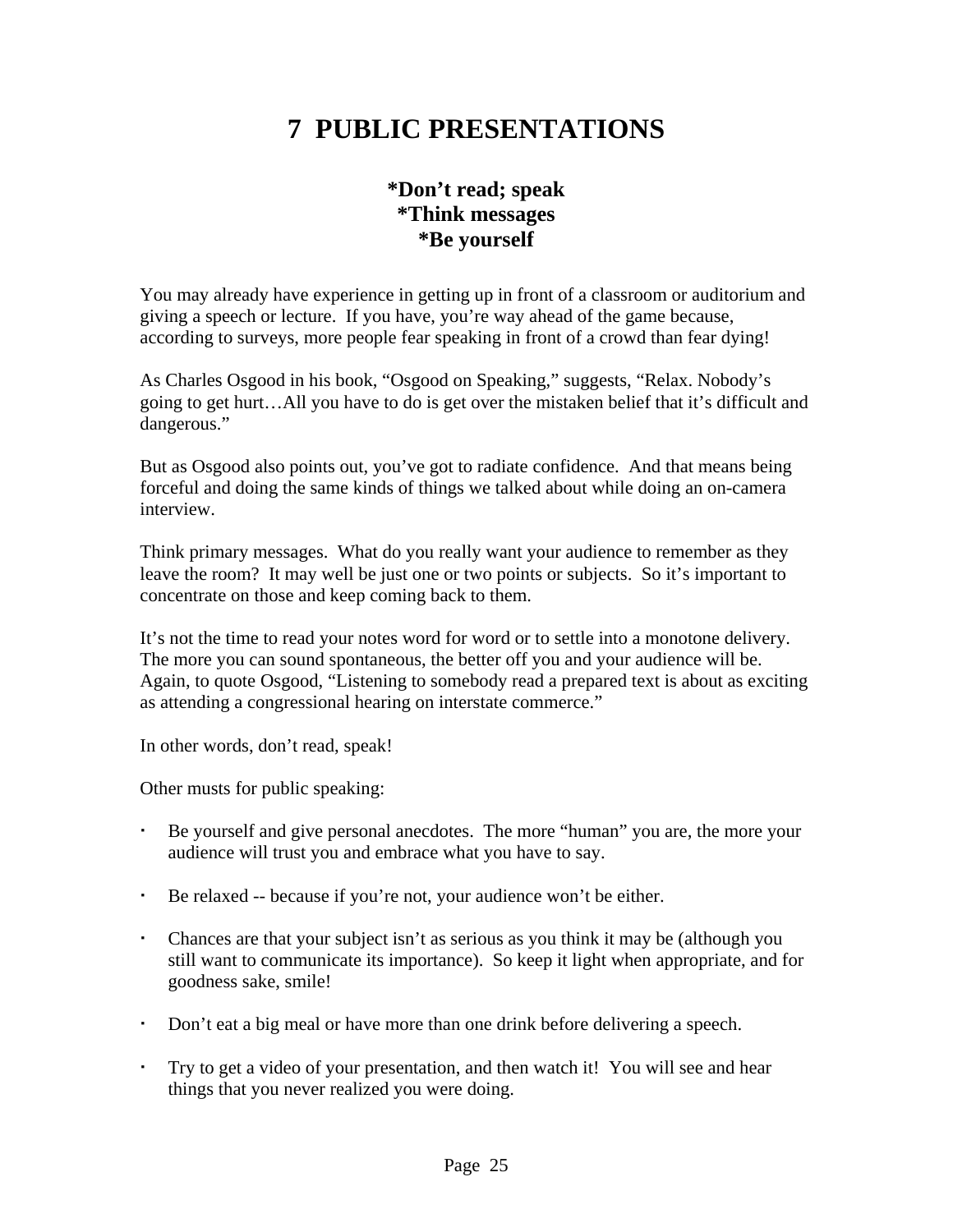- Smile as much as you can.
- If it's comfortable for you, use humor. But only if it's funny.

If you're speaking in a public forum, pick up a few tidbits about the group you're speaking to, and include them in your remarks – possibly before you get into the meat of your speech. They will like you for it, and thereby, listen intently to what you have to say.

### **A few hints on PowerPoint**

Although PowerPoint has only been around since 1987, it's already hard to imagine how public presentations happened without it. It is everywhere now, and has been both a boon and a curse for audiences.

Done well, PowerPoint enlivens a presentation and helps the audience grasp key concepts and graphical information. Done poorly, it turns a speech into a boring and reductive act of reading text off a screen. It's gotten to where one U.S. general banned PowerPoint presentations during intelligence briefings so his staff wouldn't reduce complex situations into bullet-point lists. And, of course, none of us wants to sit through another lecture where the speaker reads verbatim from 12-point slides!

If you opt to use PowerPoint (which you no doubt will), think about these pointers:

- **Limit your slides**. Slides should be an accessory to your talk, not the substance of it. They're there to enhance the audience's experience, not to serve as your notes during the talk or as a crutch if you haven't practiced enough ahead of time. They should serve only to reinforce key points in your presentation or – better yet – to present information in visually exciting forms.
- **Use photo and video**. This is where PowerPoint shines. Visual content photos, videos, graphs – they enliven your verbal presentation and convey information effectively.
- **Don't read slides verbatim!** This is a great way to put your audience to sleep. If all they're going to get is what's on the screen, they could read it themselves and wouldn't need you there. They've come to hear you, not to read slides. Put out some energy and talk to them!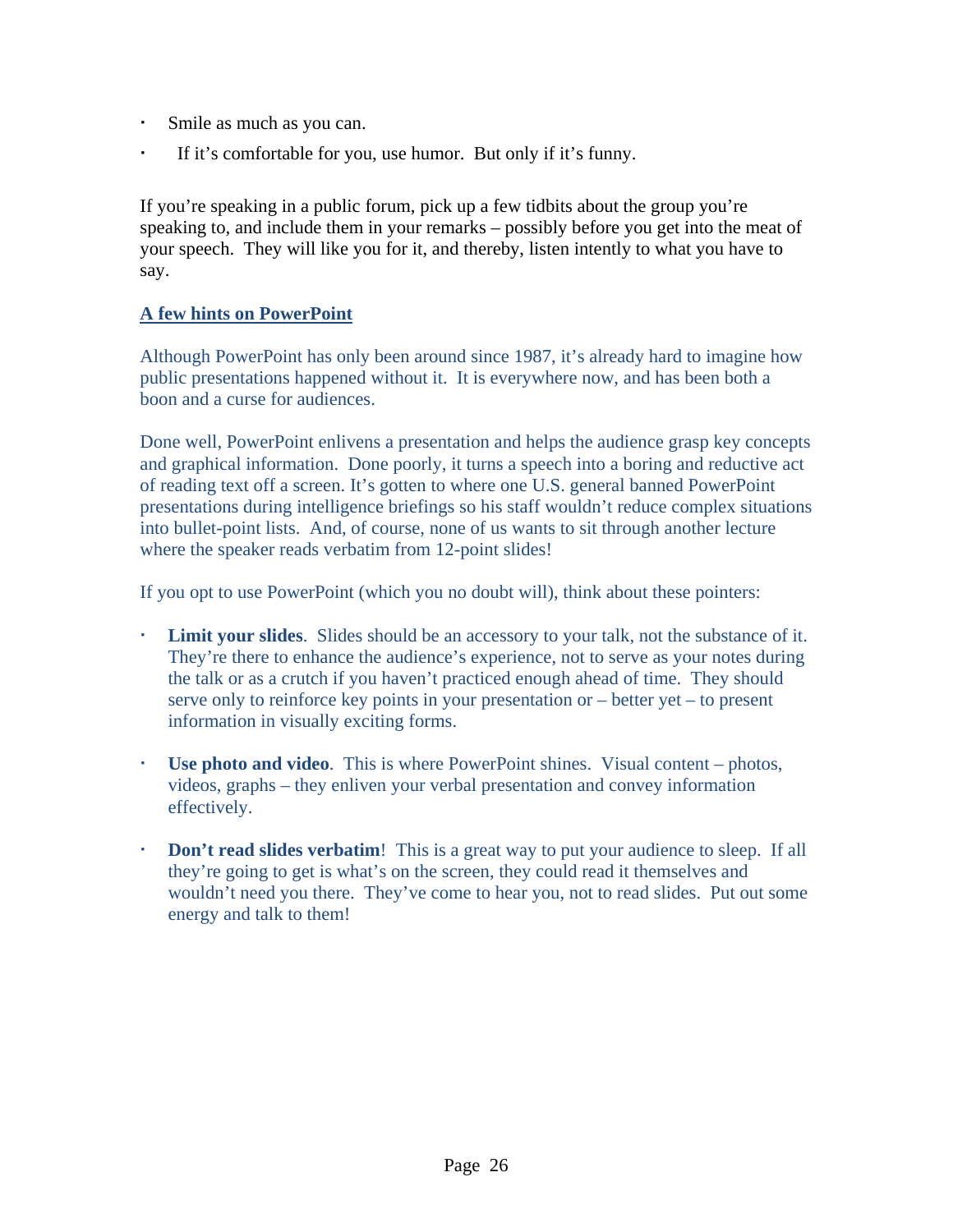# **8 WHAT TO SAY ONLINE**

### **\*Be careful because nothing is private in cyberspace \*Don't be longwinded and use links \*Be conversational**

Perhaps this chapter should read "What NOT to say online." In the online and social media universe, almost anything goes. And expressing yourself without anybody looking over your shoulder and editing what you have to say has obvious pitfalls.

What you say in cyberspace -- whether it's via video, email, a reply to a blog posting or a Face Book chat – is going to be out there for a long, long time. We often think that what we say on line is somehow personal, even private. But it clearly isn't, and people have lost careers – and even worse – because of something they said on a website or in an email.

That being said, there are more opportunities than ever to reach the public and specific audiences because of the interactivity and immediacy of the web.

It's been stated that a teenager who has grown up on computers and texting on a cell phone is inherently a better communicator than an over-30-something who came of age before the advent of Blackberries and i-Phones. They certainly know how to relay information quickly, easily, and conversationally. And that's good to remember when you're utilizing the web.

Immediacy and interactivity is vital, while length and long text aren't. Think about using links if you need to use longer text, while highlighting your primary messages in a paragraph or two.

In so many instances and formats, language on line is almost more conversational than having an in-person conversation! And that is what you want to aim for. Unless it's a professional report or publication that has a rigid format, keep it as human and conversational as you can without seeming like a text message between two 14-year olds.

And if possible, include your photo – a smiling, casual photo.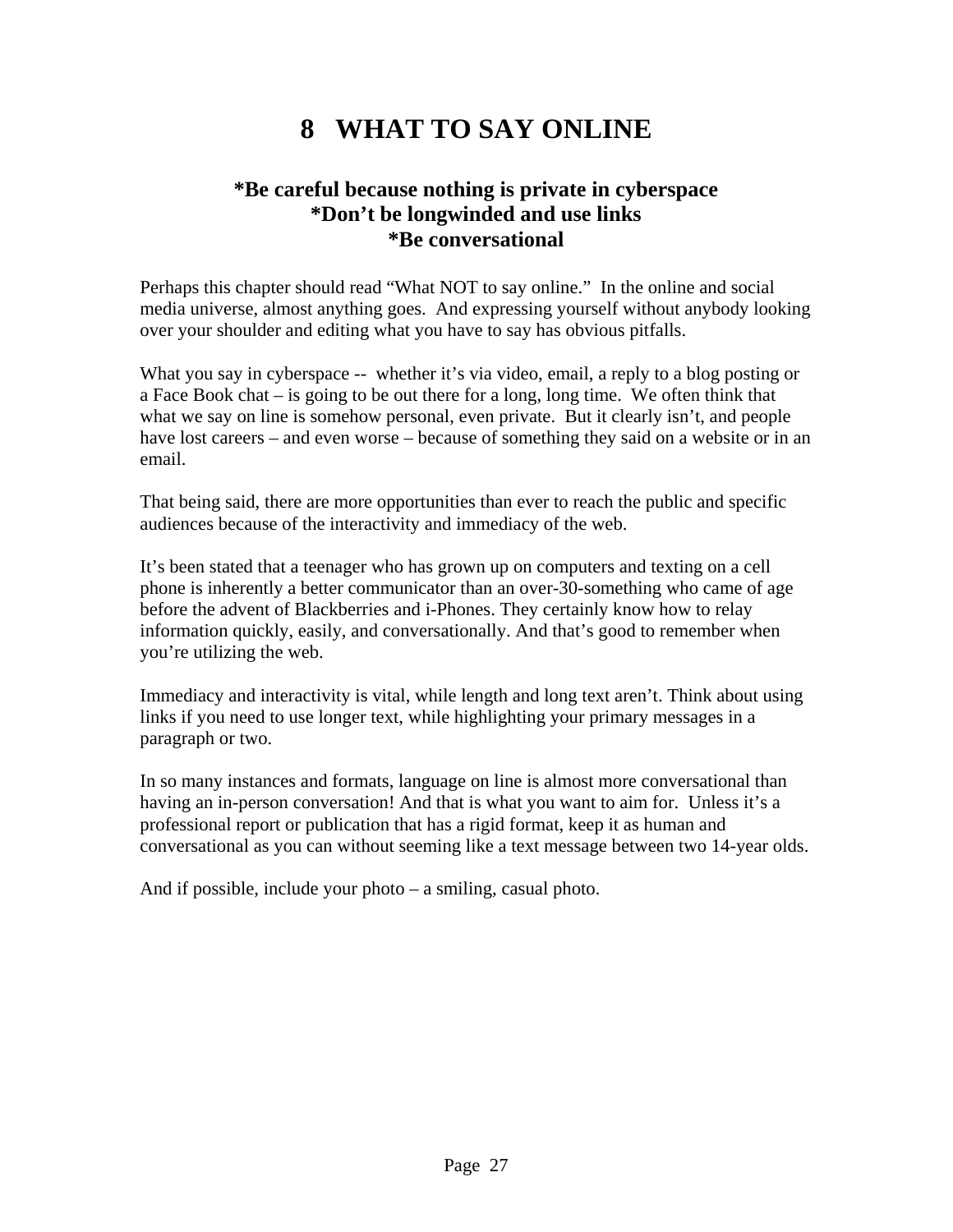# **9 TAKING CHARGE WITH THE MEDIA: Promoting Your Work Proactively**

## **\*Keep in touch \*Pitch stories**

Knowing that the media are ALWAYS looking for content, you don't need to wait for them to come to you.

Keep them informed of what you're up to. Whether it's your latest research project or published work, there's a good chance they'll be interested enough to consider a story.

A sure fire way to get noticed by the media and have them interested in you and your subject matter is to highlight anything that is new or happening for the first time. One of the criteria for news media organizations is how immediate or new the subject matter is. That's why it's called NEWS. So if there is ANYTHING that you're involved with that qualifies as cutting edge or new and different, the media will love that and want that from you. So give it to them.

How do you go about "pitching" a story? Depending on the procedures at your department, you're likely to have two main routes: going through your institution's press office, and contacting a reporter or producer directly.

#### **1. Making the most of your ally: the institutional press office**

Most research scientists are blessed with a key communication ally: your university (or institutional) press office. If you work within an academic or institutional setting, you won't have to go it alone when working with the media. Part of the press office's job is getting the word out to the public about all the wonderful things the institution is accomplishing – including your research.

Each institution will do things differently, but the media office's functions vis a vis research typically include:

- Learning about "newsworthy" events on campus -- these may include publication of your new paper or the start-up of your new grant or project
- Working with you to prepare a press release
- Sending the release to appropriate media outlets
- Coordinating interviews with you when reporters respond
- Helping you prepare: interview training, practice for tough questions.

In other words, the press office is your partner in getting your message out to local and national media. Your role in the partnership is to be aware of when you're doing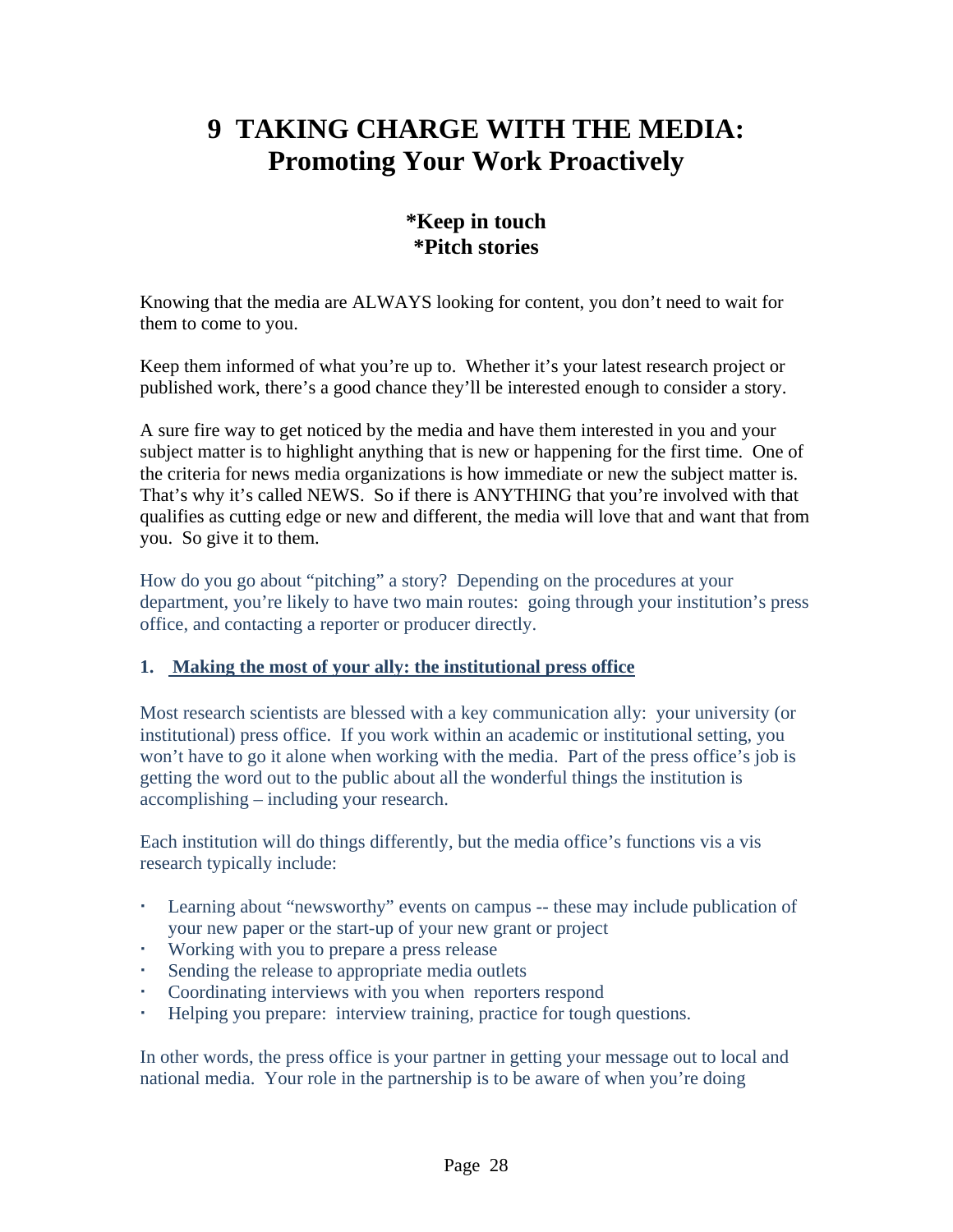something "newsworthy" and give the office a heads-up as soon as possible so they can work with you.

#### **What's "newsworthy" in research?**

As the word "news" suggests, newness or timeliness determines to a large extent whether an item will garner the media's interest. Two items typically qualify as "newsworthy" in an academic science environment: newly released research results, and the launch of new projects or studies. How newsworthy these are will depend on various factors: how "hot" the topic of research is to the local (or the national) press, how dramatic your results are, and whether the topic relates to a subject area that is emphasized or promoted by your institution. For example, if your campus heavily publicizes its cancer research facilities, cancer news will have a leg up on other topics, all else being equal. If you have any doubt about whether your upcoming paper or newly funded project merits a press release, call your media office and ask!

Timeliness is critical. No matter how exciting your paper is, if it was released last month, it'll get a yawn from the media (unless you've found the secret to eternal youth, which might buy you a few more days). For new research papers, having a press release out on the day of first publication (whether electronic or print), or even before that, puts you in the best position to get phone calls for interviews.

Thus, if you know a newsworthy event is in the works, your press office will appreciate hearing about it at the earliest possible occasion. For example, if you hear from a journal that your manuscript has been accepted and will be published in three months, shoot an email off to your press office now instead of waiting until the day before publication. That will give your in-house writers time to do a bang-up job preparing and sending out your press release.

### **Coordinating with the office**

To help the press officer learn about your project, send them your primary documents: the paper, manuscript, or grant abstract. Most academic media offices handle confidential and unpublished material routinely and can be trusted to keep your items secure; check with them first if you have any concerns.

Usually one person within the office will be assigned your project. Some offices work in a "beat" structure, in which each writer specializes in a certain subject area. This helps, since the writer you get will be familiar with your general field. After doing some background reading, the press officer will probably contact you to discuss more about your story or get quotations for the press release. You can also discuss the best audience for the release: local, urban, rural, national, or internal.

Your press office most likely maintains a huge database of media outlets and their contact information and will have a good idea of whom to target, though you can certainly suggest particular outlets. The best part: the office does the actual work for you.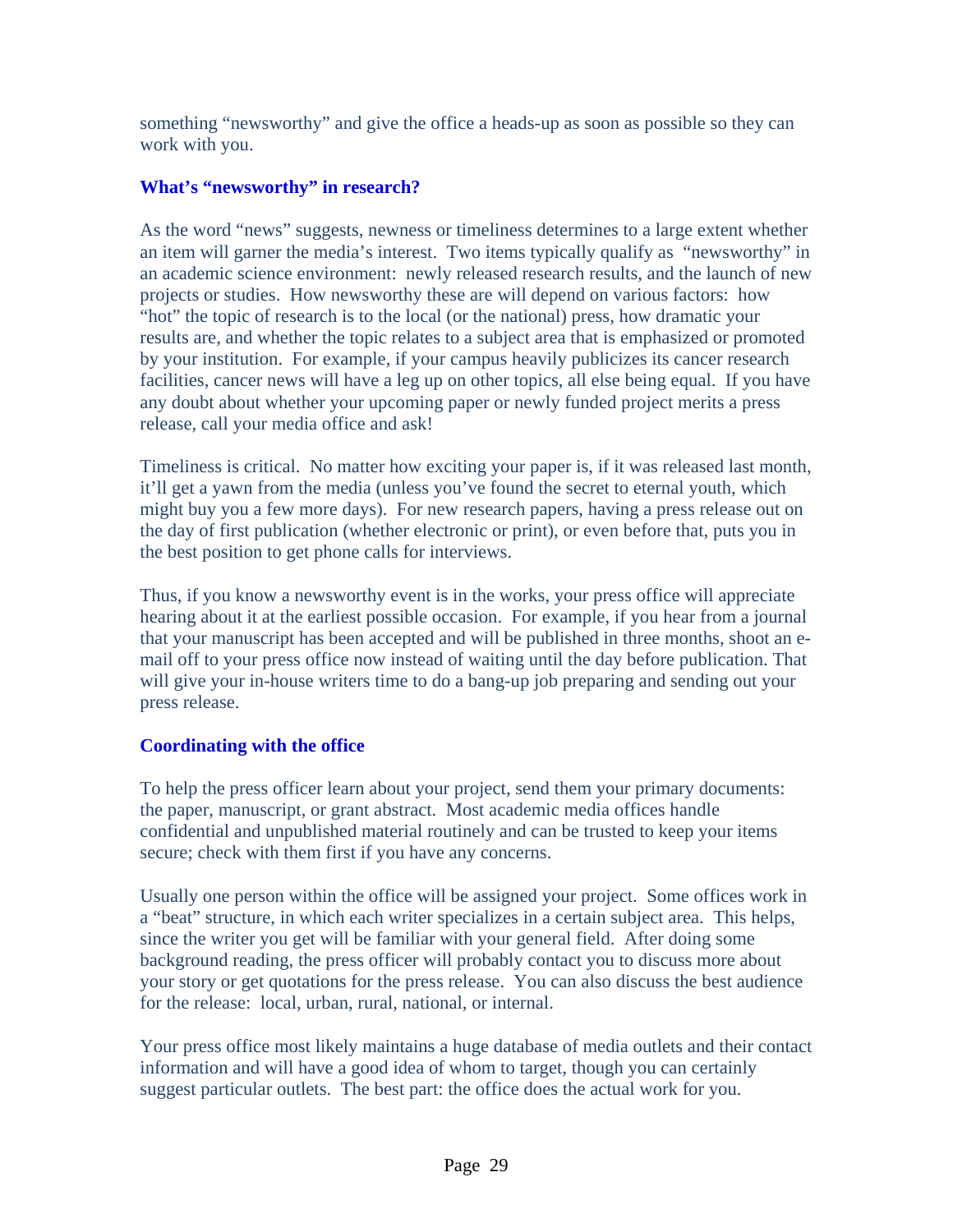### **2. Pitching stories directly to a media contact**

You may have worked with a particular media professional before and suspect she or he would be interested in something new happening in your lab. Often, stories get covered as a result of a one-to-one relationship between you and a reporter, editor or producer. If you've been interviewed previously by a media outlet representative, get the person's contact information and keep in touch!

If you're going to pitch a story this way, you will want to keep your internal press office informed. Indeed, sometimes you're required to get their authorization -- for example, if you work for a federal organization like a Veterans Administration medical facility. But you can keep a list of the media folks who have contacted you, and any editors or reporters who you think may have interest in your work. And then if you have a story idea, you can let them know.

The best way is through e-mail or perhaps social media, if you're a participant. If you're using e-mail, use the same tactics you would use during an interview: Make your story sound compelling. In the "subject line" of the email, the word "new" always gets their attention.

Of course, you could always pick up the phone and call. But all too often, you're going to get voicemail or someone who's on deadline and doesn't have time to talk.

If the media consider you an expert in a particular subject or field, they will remember and keep calling you back. And then you'll become a regular, and probably want to hire an agent!

## **The Press Release**

What press releases are: A way to inform the media about something you are involved with that they might warrant news coverage. The best way to send out press releases is on-line, via email blasts to reporters, news desks and assignment editors

What press releases are not: Reports, publications, long-form descriptions of your research to impress your colleagues.

I'm always amazed – even after all these years of major media changes – at the effectiveness of press releases. It's still a good way to get the media interested in you and getting to know you, even if they don't cover the topic that the release deals with.

Probably the most important aspect of your press release is the "Subject Line" on your email. After all, it's the first thing reporters, editors, and assignment editors see. And they see hundreds and hundreds of press releases every day!!